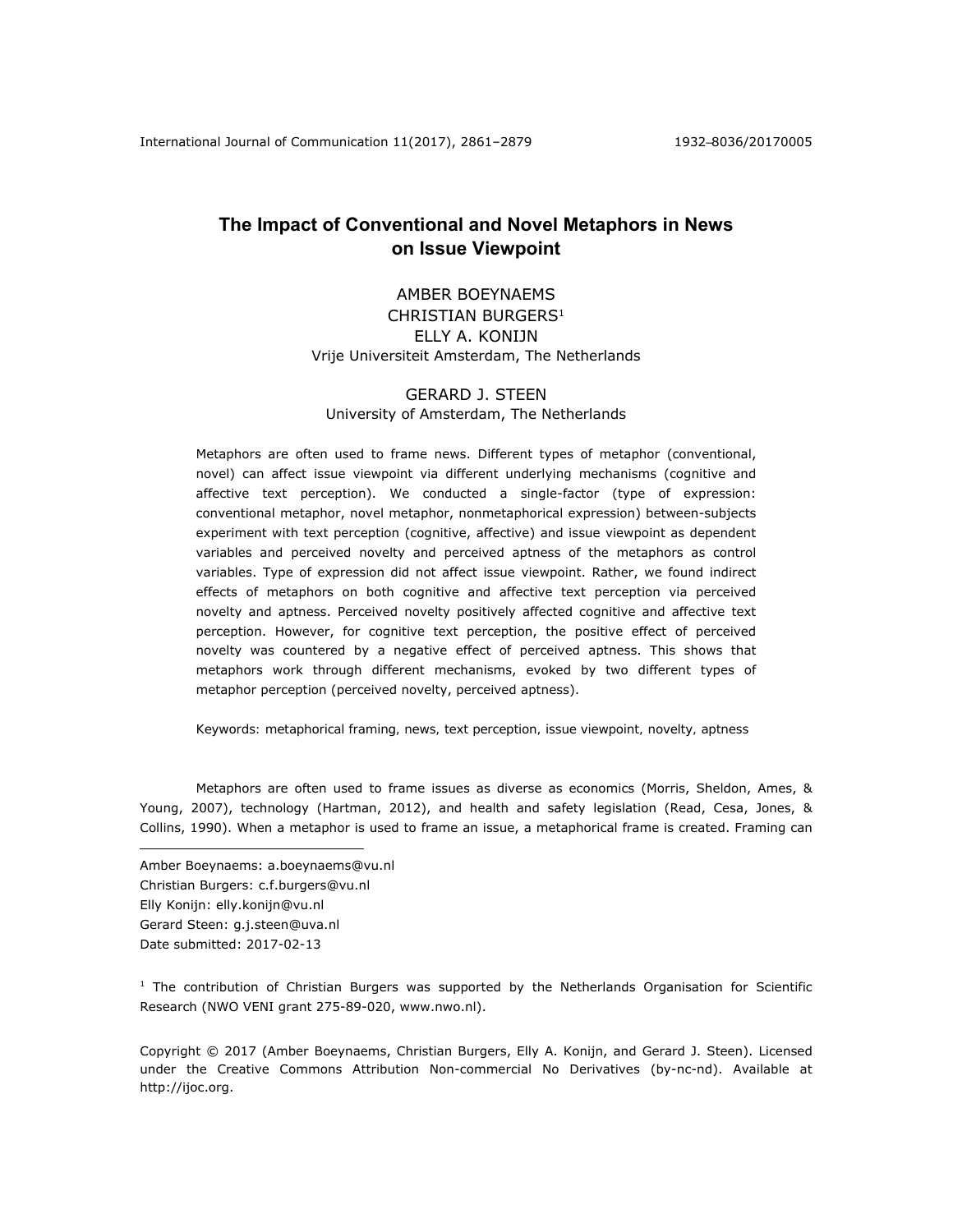be defined as "selecting some aspects of a perceived reality and making them more salient in a communication text, in such a way as to promote a particular problem definition, causal interpretation, moral evaluation, and/or treatment recommendation for the item described" (Entman, 1993, p. 52). A metaphor not only adds rhetorical flourish to a speech or text but also can transfer conceptual content (Lakoff & Johnson, 1980). It can thus fulfill one or more of the functions of framing described by Entman (1993). For example, when the economy *collapses*, people will understand that this is problematic, that the economy was probably under high pressure and that it needs to be rebuilt. Metaphorical frames can thus affect people's viewpoints (i.e., beliefs and attitudes) about the issue presented (e.g., Morris et al., 2007; Robins & Mayer, 2000). However, not all metaphors are processed equally, in that at least two underlying mechanisms have been described through which effects of metaphors on people's issue viewpoints are established. These two routes are based on the novelty of the metaphor (Bowdle & Gentner, 2005).

When a metaphor is novel (e.g., *the stock market keeled over*), people have to compare two different concepts (stock markets and the act of keeling over) to discover what they have in common. The metaphor serves as a small puzzle that provides pleasure when solved (Giora et al., 2004; Hoeken, Swanepoel, Saal, & Jansen, 2009). Recipients enjoy it when a message allows them a new insight into something familiar (Giora et al., 2004). Novel metaphors can thus positively influence affective responses to a communicated message. For example, they can increase for example, message attractiveness (Jansen, van Nistelrooij, Olislagers, van Sambeek, & de Stadler, 2010) and imaginativeness (Read et al., 1990). We group such affective message perceptions under the heading of affective text perception. Hence, we assume that, via the underlying mechanism of affective text perception, novel metaphors can affect people's issue viewpoints.

When a specific concept is repeatedly used figuratively, people become familiar with the intended meaning of the metaphor, and the metaphor becomes conventional (e.g., *the stock market dropped*). The Career of Metaphor Theory (Bowdle & Gentner, 2005) posits that when metaphors become conventionalized, a shift in the mode of processing, from comparison (novel metaphors) to categorization (conventional metaphors), takes place. When metaphors are processed by categorization, their intended meaning is already stored in the mind of the recipient (Bowdle & Gentner, 2005). These metaphors then provide a conventional framework for thinking about the issue and can make difficult issues more concrete and easier to understand (e.g., Morris et al., 2007). Hence, conventional metaphors can positively affect how people cognitively perceive a communicated message, for example, by increasing perceived argument quality (Hartman, 2012) and by decreasing perceived message complexity (Burgers, Konijn, Steen, & Iepsma, 2015). We group these perceptions of a message, which involve cognitive thoughts, under the heading of cognitive text perception. We assume that by positively affecting cognitive text perception, conventional metaphors can affect issue viewpoint.

Thus far, most claims about the impact of metaphors are based on theoretical arguments (Lakoff, 2002, 2008; Mio, 1997) and corpus analysis (e.g., Charteris-Black, 2005). Both have provided useful insights into metaphorical framing. However, causal studies on the effects of metaphors on people's viewpoints about social issues reported mixed results (Boeynaems, Burgers, Konijn, & Steen, 2017). Several studies (e.g., Hartman, 2012; Steen, Reijnierse, & Burgers, 2014) showed that the effects of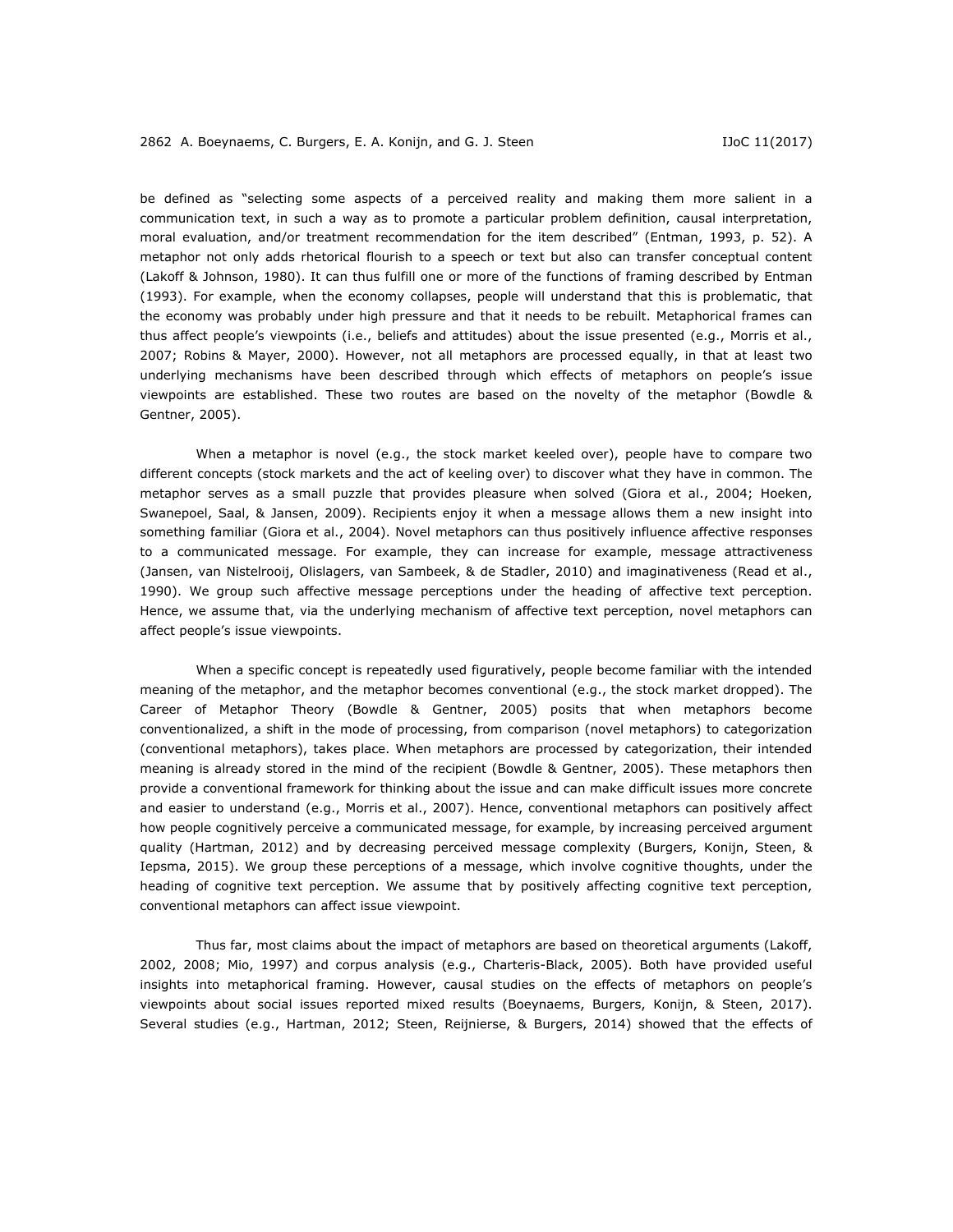metaphorical frames on issue viewpoint are not as clear-cut as is sometimes assumed (Thibodeau & Boroditsky, 2011, 2013), and more empirical research is necessary to unravel the characteristics of metaphors and the boundary conditions under which metaphors work (Reijnierse, Burgers, Krennmayr, & Steen, 2015; Steen et al., 2014). Moreover, scholars who study the impact of nonmetaphorical frames (e.g., Nelson, Lecheler, Schuck, & de Vreese, 2015; Tsfati & Nir, 2017) state that an important goal of current framing research is to study the underlying mechanisms through which framing effects are established.

One of the characteristics of metaphorical frames that appears to influence which underlying mechanism these frames are processed through is the novelty of the metaphor that is used to frame (e.g., Bowdle & Gentner, 2005; Lai, Curran, & Menn, 2009). Research thus far, however, has paid little attention to possibly contrasting effects of novel and conventional metaphors on issue viewpoint. To the best of our knowledge, a direct comparison between the effects of conventional and novel metaphors on issue viewpoint has not yet been made. In the present article, we compare and contrast the effects of conventional and novel metaphors in a news item on cognitive text perception, affective text perception, and issue viewpoint.

#### **The Impact of Conventional Metaphors in News on Issue Viewpoint**

Conventional metaphors can positively influence cognitive text perception: They can make a text more concrete, clear, and easy to understand (Burgers et al., 2015; Hartman, 2012). By doing so, conventional metaphors can steer issue viewpoints in line with the presented metaphorical frame (e.g., Lakoff, 2008; Robins & Mayer, 2000). When used to frame news items, conventional metaphors helped recipients to understand and interpret complex issues, such as fluctuations of the stock market (Morris et al., 2007), bankruptcy threats (Williams, Davidson, & Yochim, 2011), and technical policy measures (Hartman, 2012). News items that used conventional death metaphors to describe bankruptcy threats (e.g., *the ailing manufacturer*) anthropomorphized the company, thereby turning the bankruptcy into an externally induced situation, which takes the blame away from management (Williams et al., 2011). The conventional tollbooth metaphor, often used in the United States to talk about net neutrality (i.e., the principle that governments and service providers should not interfere with users' Internet access), steered participants' attitudes toward a proposed policy measure in line with the metaphorical text (Hartman, 2012).

The effects of conventional metaphors on issue viewpoint have also been acknowledged within other fields of communication, including organizational communication (Cornelissen, Holt, & Zundel, 2011) and marketing communication (Burgers et al., 2015). Conventional metaphors fostered understanding of complex company policies and consequently helped to garner support for organizational change (Cornelissen et al., 2011). In advertisements, conventional metaphors reduced ad complexity (i.e., positively affected cognitive text perception), which in turn led to a more positive brand attitude (Burgers et al., 2015).

Several of the described studies (e.g., Hartman, 2012; Morris et al., 2007) compared the impacts of metaphorical frames with the effects of nonmetaphorical control frames. Nevertheless, not all scholars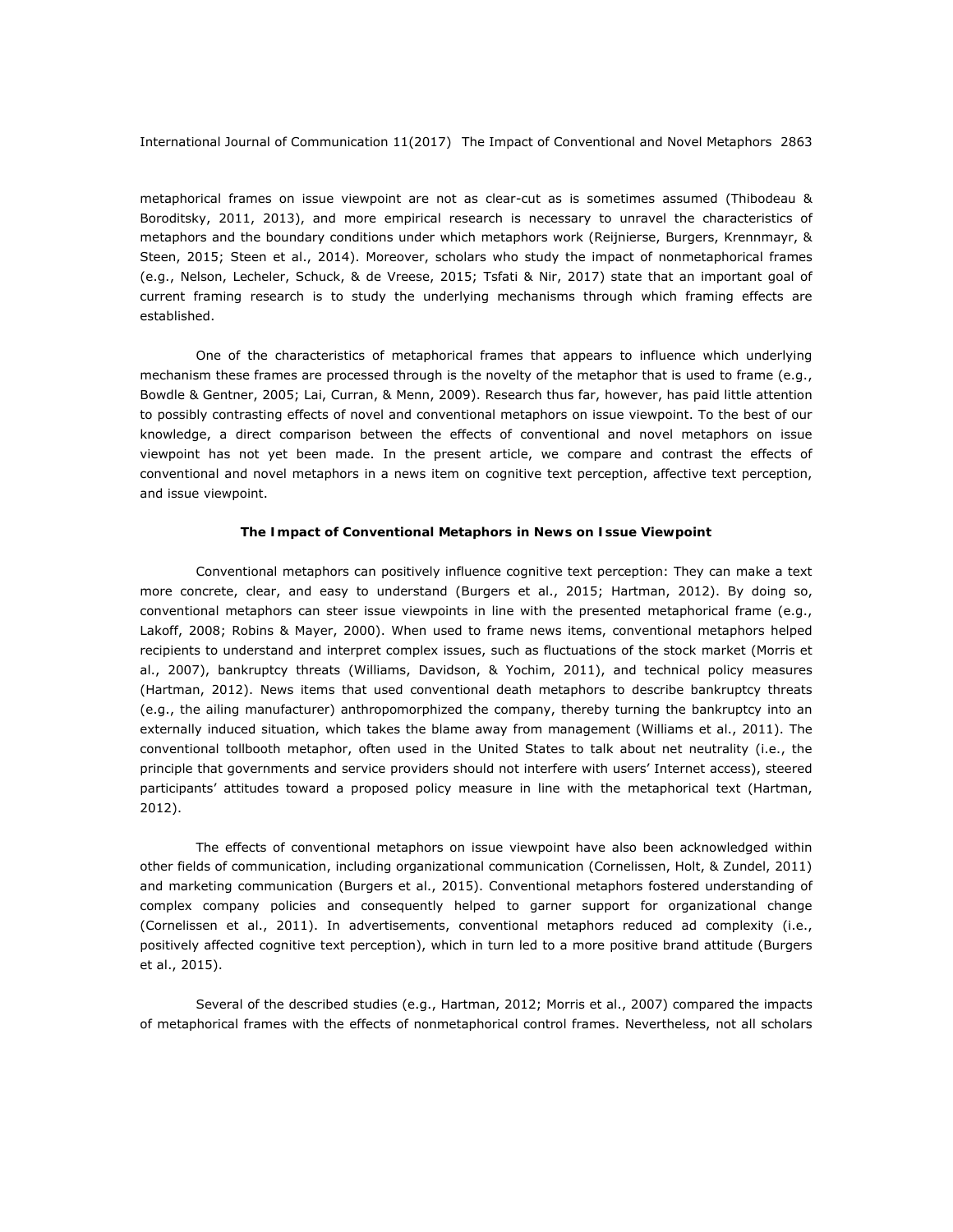did so (Robins & Mayer, 2000; Thibodeau & Boroditsky, 2011, 2013). We argue, in line with several others (e.g., Hartman, 2012; Reijnierse et al., 2015), that to show how metaphorical frames affect issue viewpoint, a nonmetaphorical control condition is essential. Such a control condition serves as a baseline that makes it possible to distinguish metaphorical framing effects from other framing effects. Without a control condition, differences between two metaphorical frames other than the presence of a metaphor could account for the reported effects. For this study, we therefore compared the impact of conventional metaphors with novel metaphors and with a nonmetaphorical control condition.

Based on the literature on the impact of conventional metaphors, we expected conventional metaphors to positively affect cognitive text perception, compared with nonmetaphorical language (e.g., Hartman, 2012; Morris et al., 2007). Moreover, previous research showed that conventional metaphors were comprehended faster and considered easier to understand than novel metaphors (e.g., Lai et al., 2009; Thibodeau & Durgin, 2008). Therefore, we hypothesized that:

*H1a: Conventional metaphors positively impact cognitive text perception compared with novel metaphors and nonmetaphorical expressions.* 

Furthermore, we argue that, by positively affecting cognitive text perception (e.g., reducing complexity, enhancing concreteness), conventional metaphors can affect issue viewpoint. Therefore, we proposed the following hypothesis:

*H1b: Cognitive text perception mediates the impact of conventional metaphors on issue viewpoint.* 

## **The Impact of Novel Metaphors in News on Issue Viewpoint**

Similar to conventional metaphors, novel metaphors can affect issue viewpoint. Novel metaphors can establish these effects by making a text more enjoyable and lively (Gibbs & Colston, 2012; Mio, 1997; Ortony, 1975). They can positively influence affective text perception, which is based on the affective responses that metaphorical expressions evoke (Gibbs & Colston, 2012; Jansen et al., 2010).

Several theoretical claims have been made about the effects of novel metaphors in news. Novel metaphors can increase vividness and stir emotions (Gibbs, Leggitt, & Turner, 2002; Mio, Thompson, & Givens, 1993). Experimental research showed that economic news items framed with novel metaphors were, in contrast to nonmetaphorical items, perceived as more imaginative and easier to form a vivid visual image about (Read et al., 1990). Vividness, in general, is argued to play a role in establishing newsframing effects: More vivid news items can steer people's issue viewpoints to be more in line with the text (e.g., Aday, 2006; Brantner, Lobinger, & Wetzstein, 2011; Igartua & Cheng, 2009).

Empirical evidence on the effects of novel metaphors in news on issue viewpoint is scarce, yet research into other fields of communication reported causal effects of novel metaphors on people's perceptions. In marketing communication, for example, novel metaphors were perceived as artful deviations from literal language that positively affected participants' viewpoints about the advertised product (Ang & Lim, 2006; Phillips & McQuarrie, 2009). In literary studies, participants appreciated novel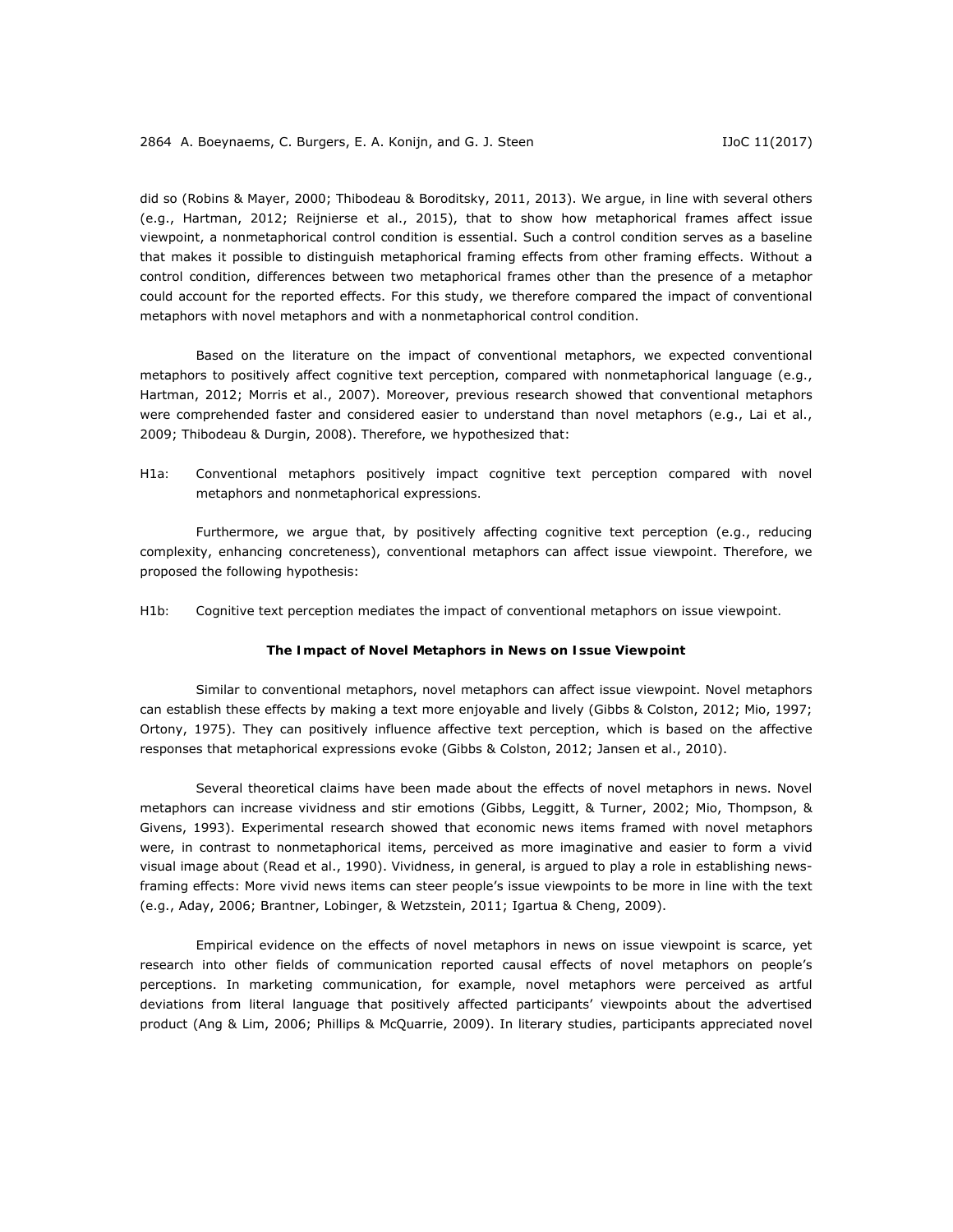metaphors for their incongruous character: They searched for a rich interpretation, and when they obtained the intended meaning, this had a positive impact on affective text perception (Utsumi, 2005). In health communication, using novel metaphorical expressions to promote participation in clinical cancer trials led to a more positive attitude toward participation; the effect was mediated by a positive affective response to the message (Krieger, Parrott, & Nussbaum, 2010). Because the impact of novel metaphors on affective text perception and issue viewpoint was shown in variety of discourse domains, we hypothesized that:

## H2a: Novel metaphors positively impact affective text perception compared with conventional *metaphors and nonmetaphorical expressions.*

Moreover, novel metaphors can affect issue viewpoint because of their positive effect on affective text perception. Therefore, we proposed the following hypothesis:

## H<sub>2b:</sub> Affective text perception mediates the impact of novel metaphors on issue viewpoint.

Both conventional and novel metaphors can affect issue viewpoint (e.g., Morris et al., 2007; Read et al., 1990), but via different routes. We tested this, for the first time, in a direct comparison of the effects of conventional and novel metaphorical framing on issue viewpoint. A meta-analysis that took into account the results of 29 studies on the impact of metaphors on attitude (none of which directly compared conventional and novel metaphors) concluded that novel metaphors had a stronger persuasive effect than conventional metaphors (Sopory & Dillard, 2002). Therefore, we proposed the following hypothesis:

### H3: Compared with conventional metaphors, novel metaphors more strongly affect issue viewpoint.

In this study, we aimed to isolate the effects of different types of expressions (conventional metaphor, novel metaphor, nonmetaphorical expression). Importantly, several studies connected a metaphor's perceived novelty to its perceived aptness (e.g., Chiappe, Kennedy, & Smykowski, 2003; Jones & Estes, 2006; Pierce & Chiappe, 2008). Where perceived novelty is related to familiarity, perceived aptness reflects the degree to which a recipient believes a metaphor captures important topic features (Thibodeau & Durgin, 2011). A metaphorical expression can therefore be perceived as apt or not, depending on the quality of the cross-domain mapping. Both perceived novelty and perceived aptness can play a role in enhancing the processing fluency of a metaphorical sentence (Chiappe et al., 2003; Pierce & Chiappe, 2008), and thus both can possibly affect text perception. Although novelty and aptness are two distinct features of metaphor (e.g., Pierce & Chiappe, 2008), several studies showed ratings of the two constructs to be (negatively) correlated (e.g., Jones & Estes, 2006; Thibodeau & Durgin, 2011). Therefore, we examined the role of perceived aptness in the current study design and proposed the following research question:

*RQ1: Is perceived aptness related to perceived novelty and to the different dimensions of text perception?*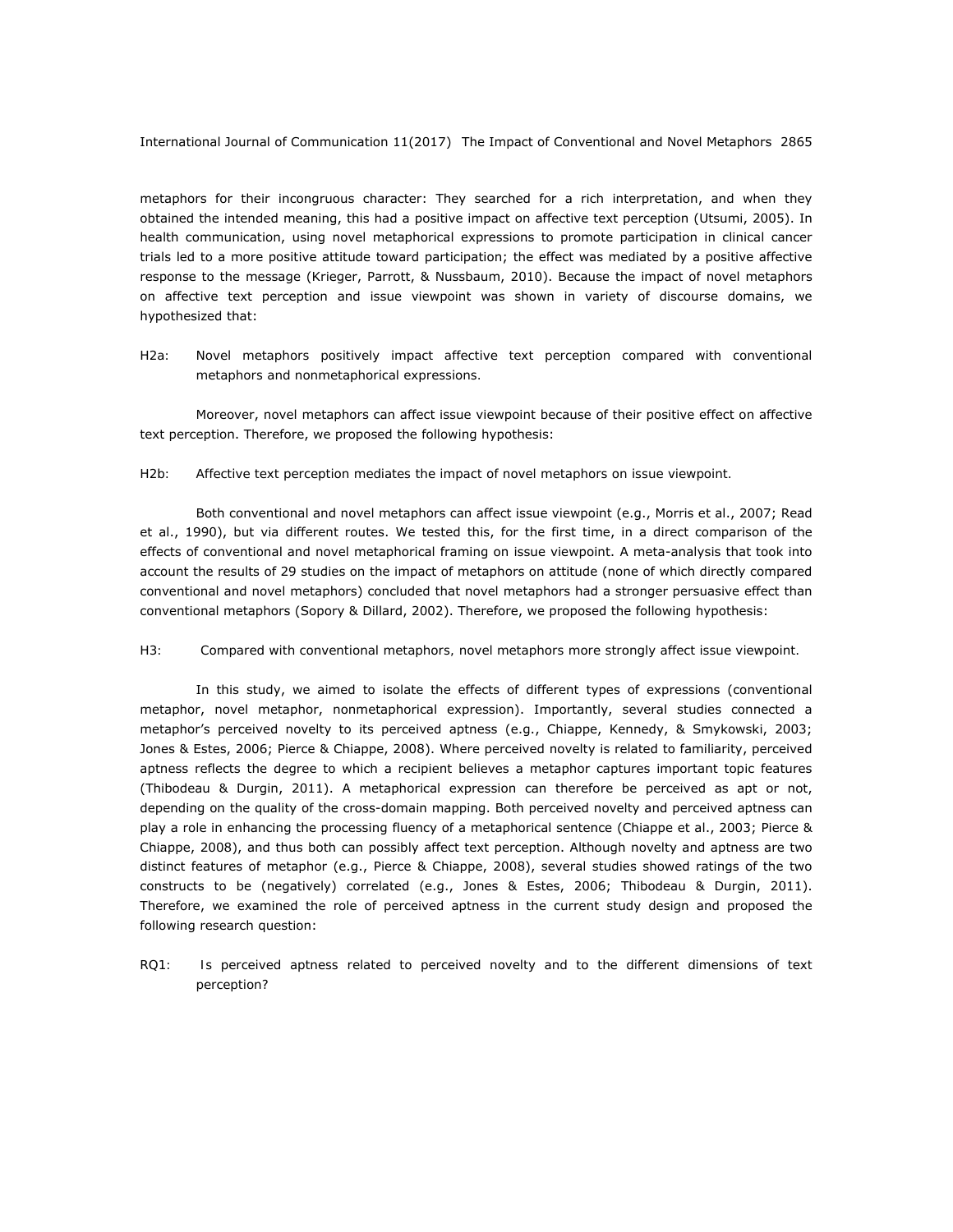### **Method**

### *Design and Materials*

We conducted a between-subjects experiment with a single independent variable with three levels (type of expression: conventional metaphor, novel metaphor, nonmetaphorical expression). Participants read a 120-word fictional news item about the reorganization of a fictitious multinational company. The topic was based on an actual news item (McCrank, 2014). The metaphor variation (novel, conventional) was presented in the headline and in the last sentence of the text; the rest of the stimulus texts were identical. We applied MIPVU (Metaphor Identification Procedure Vrije Universiteit; Steen et al., 2010) to the entire text and verified that the text did not contain any linguistic metaphors except the target metaphor.

To make our comparison between conventional and novel linguistic metaphors as clean as possible, each variation had to be derived from the same conceptual metaphor (Lakoff & Johnson, 1980). We searched the Merriam-Webster online dictionary (http://www.merriam-webster.com) and selected 10 possible linguistic metaphors derived from the conceptual metaphor *CHANGE IS MOTION* (Lakoff, 1993). Subsequently, we determined whether these expressions were metaphorical according to the MIPVU procedure (Steen et al., 2010). Moreover, we checked whether the contextual meaning of the metaphor was found in the dictionary. If so, a metaphor can be seen as conventional, if not, as novel (Steen et al., 2010). However, even though this distinction is useful and reliable, it is also somewhat coarse and provides little insight into the relative use of these metaphors. Therefore, to approximate the novelty of the metaphors, we used Google's search engine and informally checked the relative frequency of the expressions (following Thibodeau & Durgin, 2011). This resulted in a list of 10 metaphorical words with Google searches returning from one to approximately 1.5 million results.

To select two metaphorical expressions that differed in perceived novelty, but were perceived as equally apt, we conducted a pilot study with 40 participants ( $M_{\text{age}} = 34.30$ ,  $SD_{\text{age}} = 13.12$ , 47.37% female) who were asked to rate 10 metaphorical expressions on novelty and aptness. The metaphorical expressions referred to the change in a management team (e.g., *shake up* the management team, *juggle*  the management team). Our analysis revealed one pair of metaphorical expressions that met our criteria—*shake up* the management team (conventional metaphor) and *swap* the management team (novel metaphor)—that differed on perceived novelty ( $M_{\text{shake up}} = 2.66$ ,  $SD_{\text{shake up}} = 1.55$ ;  $M_{\text{swap}} = 3.79$ ,  $SD_{swap} = 1.68$ ,  $p < .05$ ), but not on perceived aptness (*M*shake up = 5.39, *SD*shake up = 1.42; *Mswap* = 4.66,  $SD_{swap} = 1.55$ ,  $p = .95$ ). See the online Appendix, which can be retrieved from the Open Science Framework (osf.io/x7mem) for a full analysis of the pilot study results, and see Table 1 for an overview of the stimulus materials.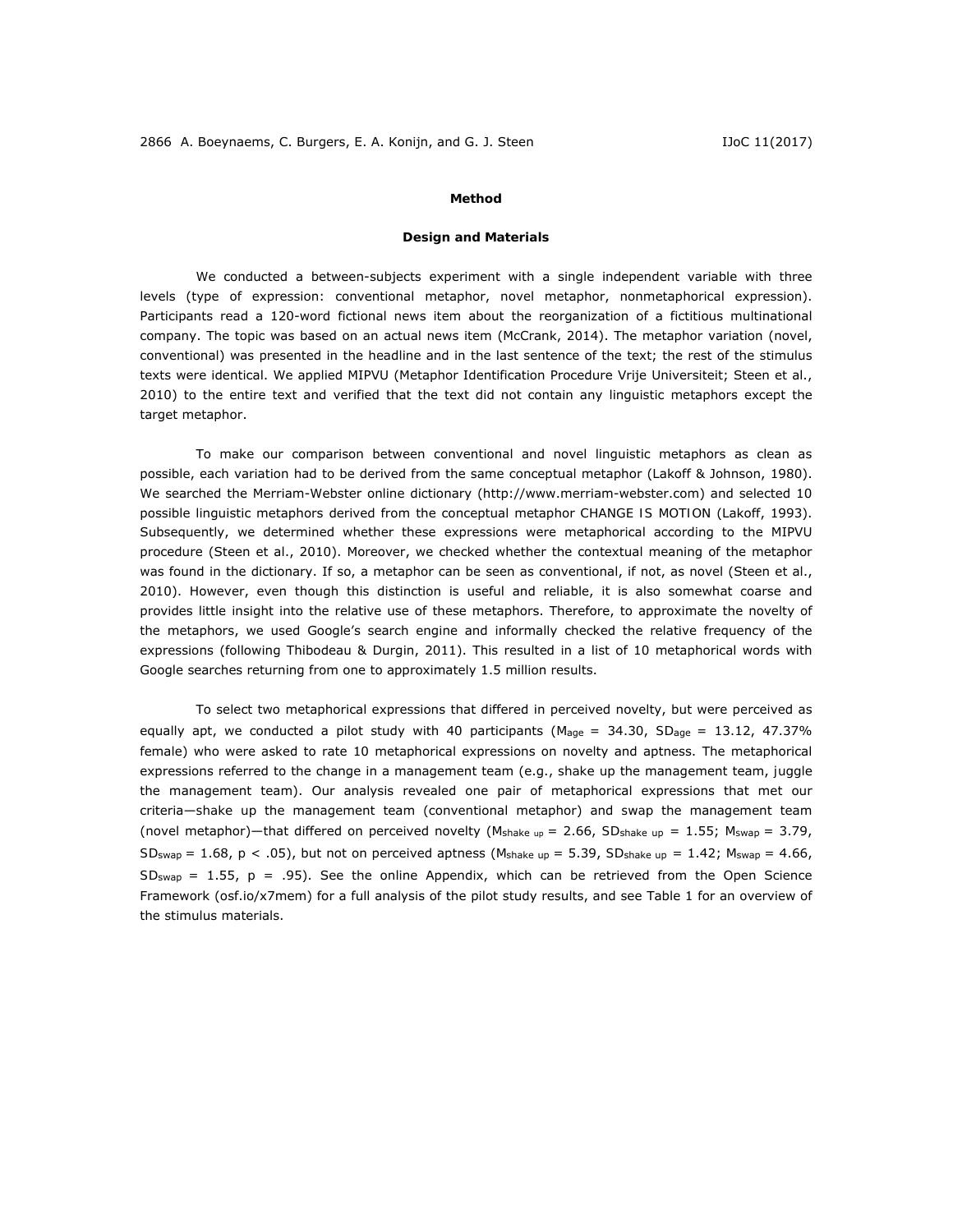| Table 1. Overview of Stimulus Materials. |                                                                                  |                           |                           |  |  |  |  |  |  |
|------------------------------------------|----------------------------------------------------------------------------------|---------------------------|---------------------------|--|--|--|--|--|--|
|                                          | <b>Experimental Condition</b>                                                    |                           |                           |  |  |  |  |  |  |
| Article section                          | Nonmetaphorical                                                                  | Conventional Metaphor     | Novel Metaphor            |  |  |  |  |  |  |
|                                          | Expression ( $n = 105$ )                                                         | $(n = 102)$               | $(n = 102)$               |  |  |  |  |  |  |
| Header                                   | Significant change of                                                            | Significant shake up of   | Significant swap of       |  |  |  |  |  |  |
|                                          | Vinco's management team                                                          | Vinco's management        | Vinco's management        |  |  |  |  |  |  |
|                                          | negatively received by                                                           | team negatively received  | team negatively           |  |  |  |  |  |  |
|                                          | shareholders                                                                     | by shareholders           | received by               |  |  |  |  |  |  |
|                                          |                                                                                  |                           | shareholders              |  |  |  |  |  |  |
| Middle (equal for                        | Dutch multinational Vinco plans to reorganize its management team by replacing   |                           |                           |  |  |  |  |  |  |
| all conditions, not                      | managers with younger, more junior employees.<br>several senior<br>The           |                           |                           |  |  |  |  |  |  |
| manipulated)                             | reorganization comes as Vinco readies its next generation to assume greater      |                           |                           |  |  |  |  |  |  |
|                                          | responsibility and prepares for the time when they will name a successor for     |                           |                           |  |  |  |  |  |  |
|                                          | Pieter de Vries, current chief executive officer and co-founder. In total, 60    |                           |                           |  |  |  |  |  |  |
|                                          | percent of the members of the management team will be replaced. The              |                           |                           |  |  |  |  |  |  |
|                                          | company's shareholders think this will lead to a decrease in corporate knowledge |                           |                           |  |  |  |  |  |  |
|                                          | that will make Vinco less successful.                                            |                           |                           |  |  |  |  |  |  |
| Last sentence                            | Representative                                                                   | Representative            | Representative            |  |  |  |  |  |  |
|                                          | shareholders argue that                                                          | shareholders argue that   | shareholders argue that   |  |  |  |  |  |  |
|                                          | especially in financially                                                        | especially in financially | especially in financially |  |  |  |  |  |  |
|                                          | difficult times a                                                                | difficult times a         | difficult times a         |  |  |  |  |  |  |
|                                          | significant <i>change</i> of the                                                 | significant shake up of   | significant swap of the   |  |  |  |  |  |  |
|                                          | management team is a                                                             | the management team is    | management team is a      |  |  |  |  |  |  |
|                                          | bad idea.                                                                        | a bad idea.               | bad idea.                 |  |  |  |  |  |  |

*Note.* Italic and underlined words indicate the manipulations.

## *Participants*

A total of 360 participants were recruited from Amazon's Mechanical Turk (http://www.mturk.com) with a HIT approval rate (index of overall work quality) greater than or equal to 95%. They were rewarded with \$0.50 in exchange for participation. After applying our inclusion criteria (be located in the United States, could participate only once, be a native English speaker, be eligible to vote, and could correctly name three correct keywords after reading to verify that they had read the text), 309 unique participants were left for analysis (131 female and 178 male; *Mage* = 35.61 years, *SDage =*  13.67, range = 19–73 years). Participants were evenly distributed across experimental conditions in age, *F*(2, 306) = 0.51, *p* = .60;, gender, χ*<sup>2</sup>*(2) = 2.28, *p* = .32;, education level, χ*<sup>2</sup>*(4) = 5.37, *p* = .25; and reading time of the news item, *F*(2, 306) = 1.217, *p* = .30.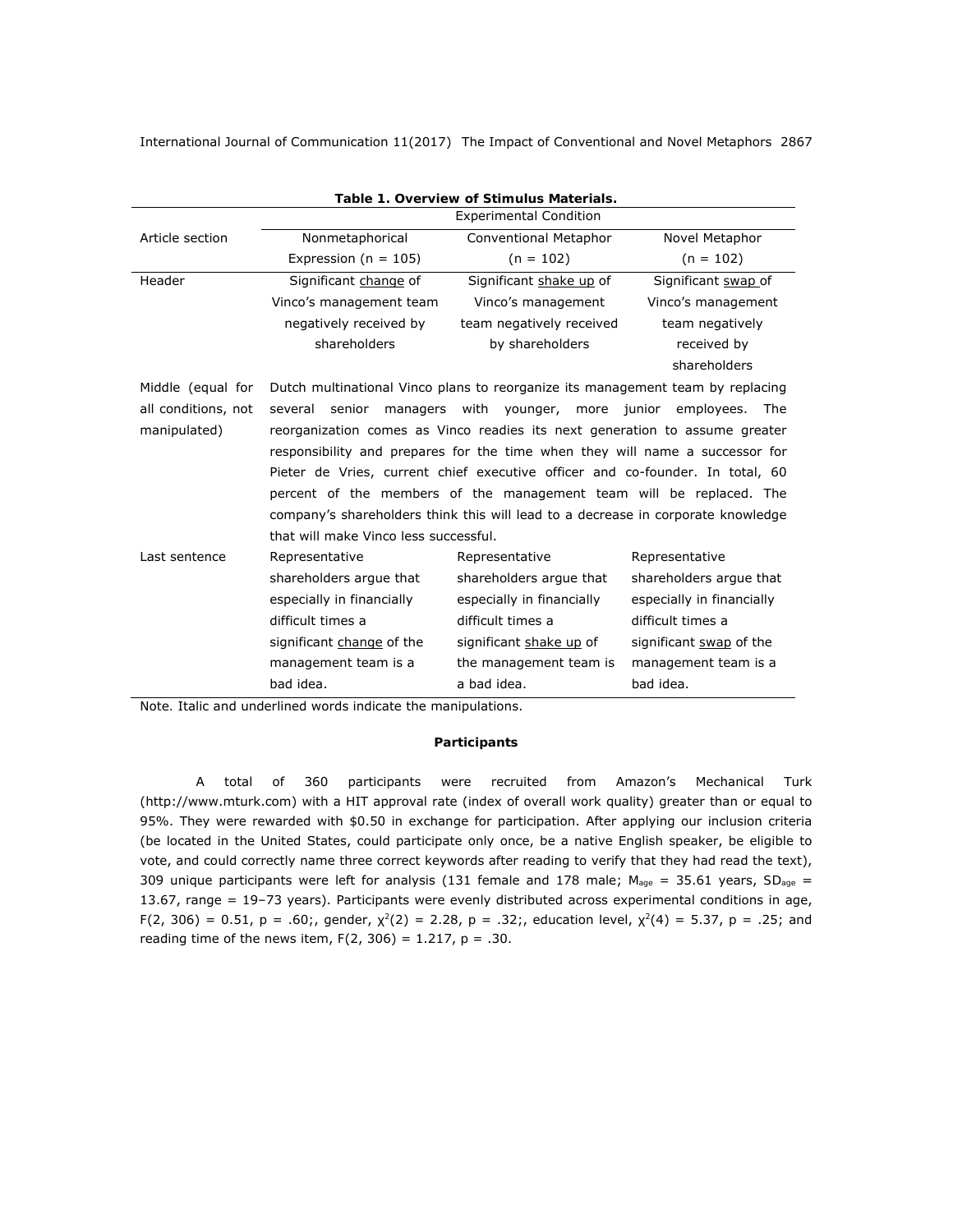#### *Procedure*

Data were collected online through Qualtrics (www.qualtrics.com). Participants were randomly assigned to one of the three conditions and were asked to read the news item. Next, to verify that they had read the text, participants had to list three keywords from the text. We discarded those who did not meet this criterion. Then, participants were asked for their viewpoints about the news issue (measured as beliefs about the issue and attitude toward the issue). Next, they rated the dimensions of text perception and, consequently, novelty and aptness of the metaphor. After filling out demographic questions, participants were thanked for participation and received a confirmation code to collect their reward.

### *Measures*

To measure beliefs about the issue, participants were asked to rate on four Likert-type items, each followed by a 7-point rating scale (1 = *very unlikely*, 7 = *very likely*), how likely they thought several consequences would follow from the decision presented in the news item. The items read as follows: "If [Company] pursues their decision, how likely do you consider (1) this will have a positive impact on the way the company is run, (2) this will have a positive impact on the employees of the company, (3) this will lead to an increase in corporate knowledge, (4) this will positively affect the company's success" (Cronbach's α = .87). Because the message implies that negative consequences are likely to follow the decision to reorganize, all items were reverse coded. Thus, a higher score indicates that participant beliefs are more in line with beliefs implied by the news item.

Attitude toward the issue was tapped by asking participants to indicate on 7-point semanticdifferential scales how much they would support or oppose the idea mentioned in the news item and how much they were inclined to vote in favor of or against the idea, assuming they were shareholders of [Company] (*r =* .94, *p* < .01, Cronbach's α = .97). Again, items were reverse coded, so a higher score indicates that participant attitude was more in line with the attitude implied by the materials.

Cognitive text perception and affective text perception were measured using a list of 21 evaluation criteria (Sundar, 1999), of which 19 can be clustered into four dimensions: credibility (Cronbach's α = .82), liking (Cronbach's α = .85), quality (Cronbach's α = .83), and representativeness (Cronbach's α = .72). Participants were asked to rate each item on a 7-point rating scale (1 = *strongly disagree*, 7 = *strongly agree*) for, for example, how clear, coherent, comprehensive, concise, and well written (criterion of quality) the news item was. In Sundar's (1999) analysis, two criteria had moderate loadings on more than one dimension; therefore, we excluded these criteria (informative, sensationalistic) from analysis. To measure cognitive text perception, we used the evaluation criteria from the dimension "quality," and for affective text perception, we used the items that measure "liking" (Sundar, 1999). We did not use "credibility" or "representativeness" to test our hypotheses because these dimensions measure perception of the news source rather than perception of the text itself (Sundar, 1999).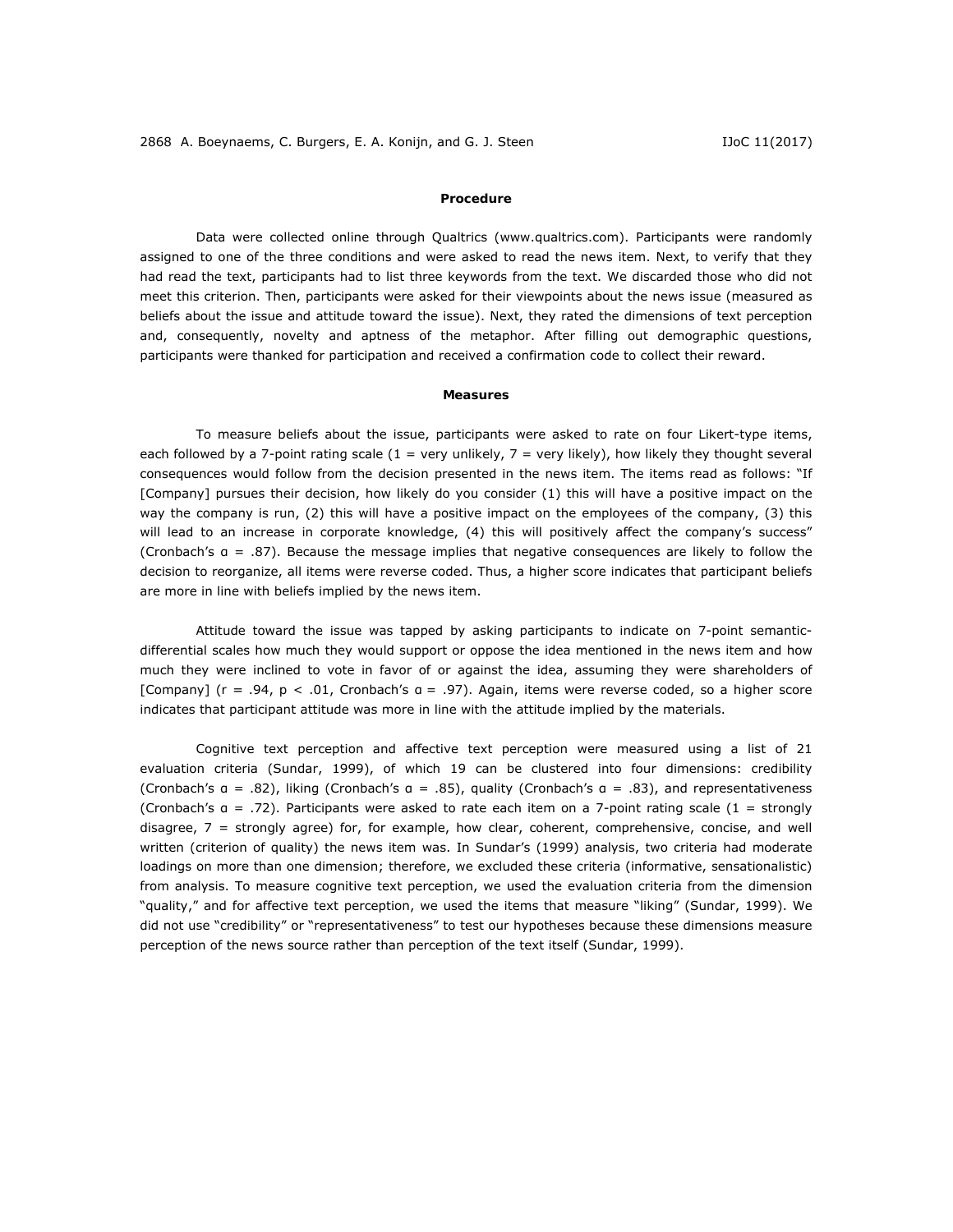Finally, we measured perceived novelty and perceived aptness by asking participants to rate how novel (1 = *very conventional*, 7 = *very novel*) and how apt (1 = *very inappropriate*, 7 = *very appropriate*) they perceived the metaphor to be (Pierce & Chiappe, 2008).<sup>2</sup>

## **Results**

## *Manipulation Check*

A single-factor (type of expression: conventional metaphor, novel metaphor, nonmetaphorical expression) between-subjects MANOVA with novelty and aptness as dependent variables tested whether the metaphorical expressions "*shake up* of [Company's] management team" and "*swap* of [Company's] management team" differed in perceived novelty, but were perceived as equally apt. In line with our expectations, results showed a significant effect of metaphor type on perceived novelty,  $F(2, 306) =$ 38.68,  $p < .001$ ,  $\eta_p^2 = .20$ . Pairwise comparisons with Bonferroni correction showed that the novel metaphor was perceived as more novel ( $M = 4.56$ ,  $SD = 1.33$ ) than the conventional metaphor ( $M = 3.71$ ,  $SD = 1.60$ ,  $p < .01$  and the nonmetaphorical expression ( $M = 2.81$ ,  $SD = 1.35$ ,  $p < .01$ ). The conventional metaphor was rated as more novel than the nonmetaphorical expression (*p <* .01). In contrast to expectations, a significant effect of type of expression on aptness was also detected: *F*(2, 306) = 23.,  $p$  < .001, η<sup>2</sup><sub>p</sub> = .13. Pairwise comparisons with Bonferroni correction showed that the nonmetaphorical expression (*M* = 5.31, *SD* = 1.35) was perceived as more apt than both the conventional metaphor (*M* = 4.65, *SD* = 1.61, *p <* .01) and the novel metaphor (*M* = 3.86, *SD* = 1.62, *p <* .01). The conventional metaphor was perceived as more apt than the novel metaphor ( $p < .01$ ). See Table 2 for descriptive statistics.

|                           | . .<br>Type of Expression |                   |                 |  |  |
|---------------------------|---------------------------|-------------------|-----------------|--|--|
|                           | Nonmetaphorical           | Conventional      | Novel           |  |  |
| Variable                  | Expression                | Metaphor          | Metaphor        |  |  |
| Perceived novelty         | $2.81(1.35)^a$            | $3.71(1.60)^b$    | $4.56(1.33)^c$  |  |  |
| Perceived aptness         | $5.31(1.35)^a$            | 4.65 $(1.61)^{b}$ | 3.86 $(1.62)^c$ |  |  |
| Cognitive text perception | 5.18(0.76)                | 5.29(0.77)        | 5.19(0.87)      |  |  |
| Affective text perception | 3.67(0.95)                | 3.74(1.16)        | 3.70(1.16)      |  |  |
| Beliefs about the issue   | 4.80(1.20)                | 4.72(1.19)        | 4.66(1.44)      |  |  |
| Attitude toward the issue | 5.17(1.64)                | 4.99 (1.72)       | 4.87(1.81)      |  |  |

*Table 2. Average Scores and Standard Deviations of Perceived Novelty, Perceived Aptness, Cognitive and Affective Text Perception, Beliefs About the Issue, and Attitude Toward the Issue by Type of Expression.*

 $2$  We also measured need for cognition (NFC; the tendency of an individual to engage in and enjoy effortful thinking) with the short NFC scale (Cacioppo, Petty, & Feng Kao, 1984; Cronbach's α = .95). Previous studies showed that NFC moderated the impact of metaphors on beliefs and attitudes (Chang & Yen, 2013). However, we found no moderation of NFC and metaphor type on any of the dependent variables. A randomization check also showed that participants in three conditions did not differ on NFC,  $F(2, 306) = 0.52, p = .68$ .

 $\overline{a}$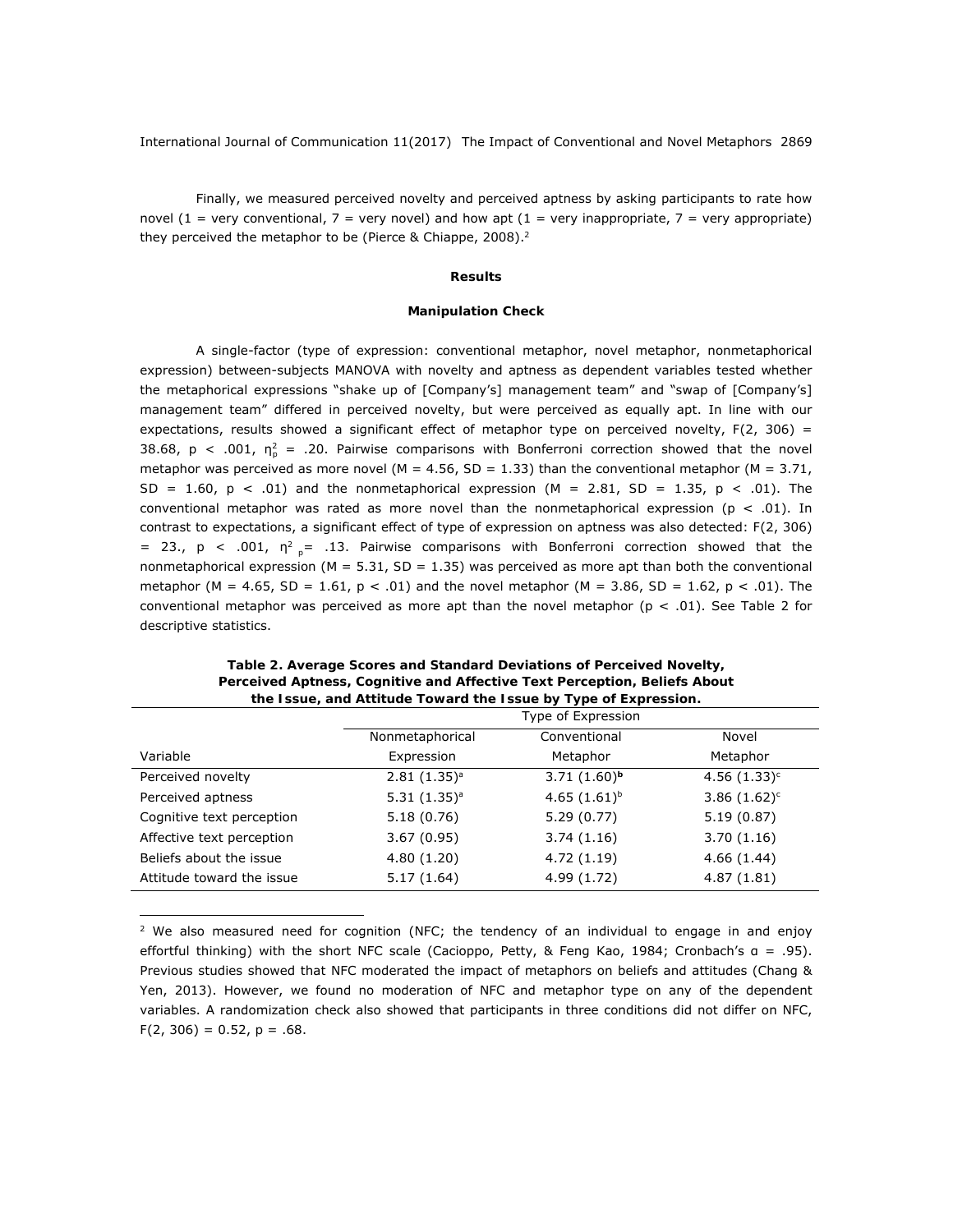*Note.* Standard deviations in parentheses.  $a, b, c$  Significant difference with  $p < .01$ 

 $\overline{a}$ 

Thus, we successfully manipulated novelty of the metaphor. However, in contrast to our pilot study, the novel and conventional metaphors differed in perceived aptness in the main study. Therefore, when testing our hypotheses, we controlled our analyses for perceived aptness. Moreover, we conducted additional analyses to answer our research question about the relations between perceived aptness, perceived novelty, and text perception (cognitive, affective).

## *Hypothesis Testing*

First, we tested our hypotheses concerning the effects of metaphors on cognitive and affective text perception (see Table 2 for descriptive statistics). H1a predicted conventional metaphors to positively affect cognitive text perception, compared with novel metaphors and nonmetaphorical expressions, whereas H2a predicted novel metaphors to positively influence affective text perception, compared with conventional metaphors and nonmetaphorical expressions. These hypotheses were tested with a singlefactor (type of expression: conventional metaphor, novel metaphor, nonmetaphorical expression) between-subjects MANCOVA with cognitive text perception and affective text perception as dependent variables and perceived aptness as a covariate to control for variation in text perception across participants caused by differences in perceived aptness rather than in type of expression. The MANCOVA revealed that type of expression did not affect the different dimensions of text perception,  $\lambda = .99$ ,  $F(4, )$ 608) = 0.54,  $p = .70$ .<sup>3</sup> Therefore, H1a and H2a were not supported by the data. We did find an effect of the covariate, perceived aptness,  $\lambda = .97$ ,  $F(2, 304) = 4.24$   $\rho < .05$ ,  $\eta_p^2 = .027$ . People who perceived the news item as more apt gave higher ratings of cognitive text perception,  $F(1, 305) = 5.20 \, p < .05$ ,  $\eta_p^2 =$ .02. Perceived aptness did not impact affective text perception,  $F(1, 305) = .83$ ,  $p = .36$ ).

H1b and H2b predicted both conventional and novel metaphors would have an impact on issue viewpoint via distinct underlying mechanisms: cognitive and affective text perception, respectively. However, for mediation to be possible, the independent variable (type of expression) should directly affect the proposed mediator (cognitive text perception, affective text perception; Hayes, 2009; Preacher & Hayes, 2008). Because type of expression did not affect text perception (cognitive, affective), we could not test for mediation of text-perception variables, and H1b and H2b were not supported by the data.

H3 argued in favor of novel metaphors over conventional metaphors to affect issue viewpoint and was tested with a single factor (type of expression: conventional metaphor, novel metaphor, nonmetaphorical expression) between-subjects MANCOVA with beliefs and attitudes as dependent variables and aptness as a covariate. The MANCOVA revealed that type of expression, λ = .99, *F*(4, 608)

<sup>&</sup>lt;sup>3</sup> Without controlling for aptness, the MANCOVA did not reveal any effects of type of expression on cognitive and affective text perception either,  $\lambda = .99$ ,  $F(4, 610) = 0.29$ ,  $p = .89$ .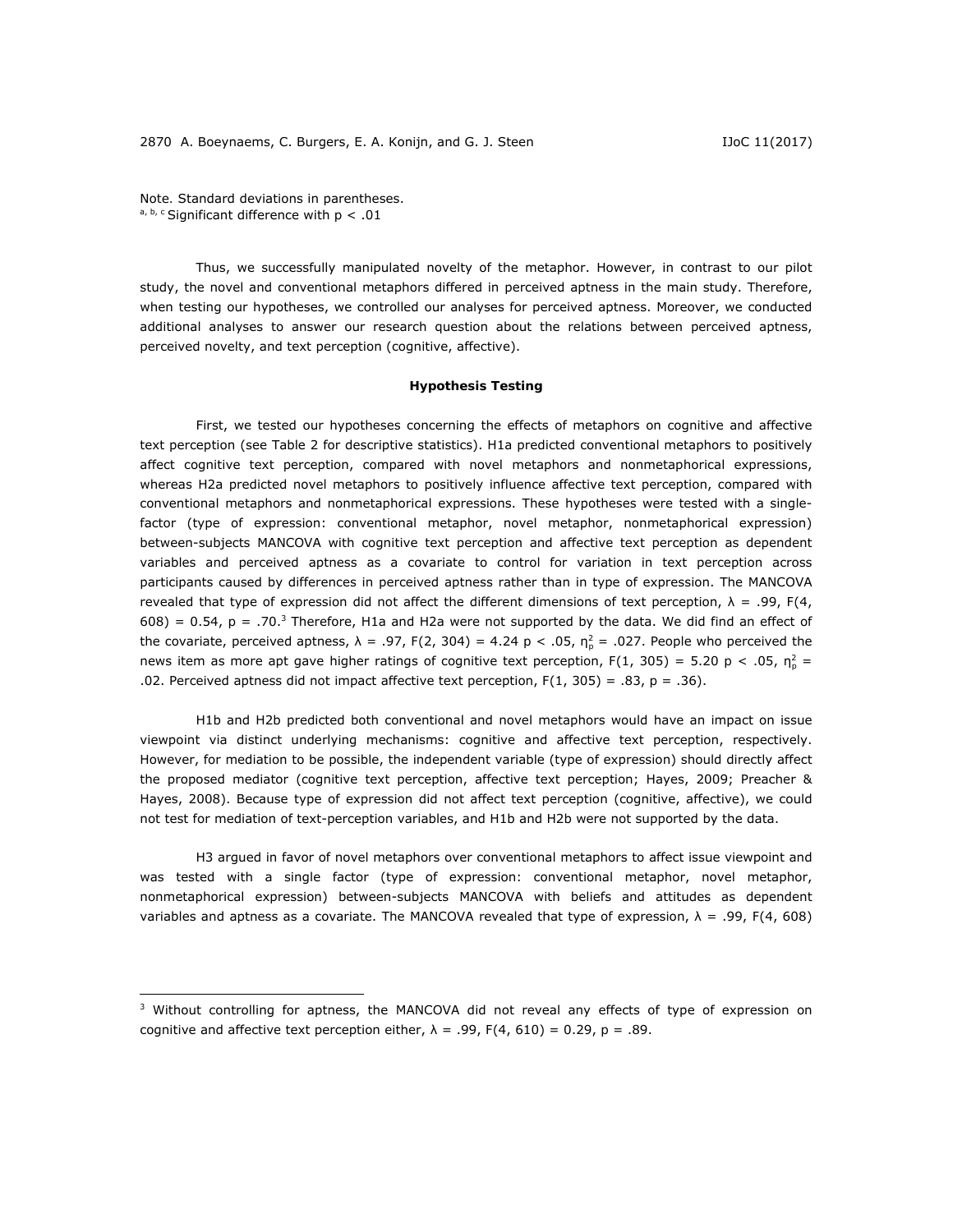= 0.66,  $p = .62$ ),<sup>4</sup> and the covariate of perceived aptness did not affect beliefs and attitudes,  $\lambda = .99$ , *F*(2,  $304$ ) = 1.10,  $p = .33$ . Therefore, H3 was not supported by the data.

## *Answering RQ1*

To answer our research question, which asks how perceived aptness is related to perceived novelty and text perception, we first conducted correlation analyses (see Table 3 for correlations). Perceived aptness and perceived novelty were negatively correlated. Perceived aptness was positively related to cognitive text perception, and perceived novelty was positively related to affective text perception. To further explore possible causal relations between type of expression (conventional metaphor, novel metaphor, nonmetaphorical expression), perceived novelty and perceived aptness, and text perception (cognitive, affective), we conducted mediation analyses.

| Table 3. Correlation Matrix. |          |        |         |        |         |   |  |  |  |
|------------------------------|----------|--------|---------|--------|---------|---|--|--|--|
| Measure                      |          |        | 3       | 4      | 5       | 6 |  |  |  |
| 1. Perceived novelty         |          |        |         |        |         |   |  |  |  |
| 2. Perceived aptness         | $-.31**$ |        |         |        |         |   |  |  |  |
| 3. Affective text perception | $.16***$ | $-.05$ |         |        |         |   |  |  |  |
| 4. Cognitive text perception | .11      | $.12*$ | $.34**$ |        |         |   |  |  |  |
| 5. Beliefs about the issue   | $-.03$   | $-.06$ | $-.13*$ | $-.06$ |         |   |  |  |  |
| 6. Attitude toward the issue | $-.06$   | $-.04$ | $-.05$  | .00    | $.80**$ |   |  |  |  |

\*Correlation is significant at .05.

\*\*Correlation is significant at .01.

 $\overline{a}$ 

We tested whether type of expression indirectly affected text perception (cognitive, affective) via perceived novelty or perceived aptness or both. All mediation analyses were carried out using the Process macro v2.15 for SPSS statistics (Hayes, 2008; 5,000 bootstrap samples), which allows for mediation analysis with a multicategorical independent variable. For all mediation analyses, the nonmetaphorical expression served as a control condition.

First, we explored the indirect effects of type of expression on cognitive text perception by conducting a mediation analysis with perceived novelty and perceived aptness as potential mediators. This analysis showed that both perceived novelty and perceived aptness mediated the relation between type of expression and cognitive text perception, but in opposite directions. Via perceived novelty, both the conventional metaphor,  $b = 0.71$ ,  $SE = 0.04$ ,  $95\%$  CI  $[0.01, 0.17]$  and the novel metaphor,  $b = 0.14$ ,  $SE$ = 0.07, 95% CI [0.02, 0.28], had an indirect positive effect on cognitive text perception. At the same time, via perceived aptness, both the conventional metaphor,  $b = -0.05$ ,  $SE = 0.03$ , 95% CI [-0.13, −0.01], and the novel metaphor, *b* = −0.12, *SE* = 0.05, 95% CI [−0.24, −0.02], had a negative indirect effect on cognitive text perception.

<sup>4</sup> Without controlling for aptness, the MANCOVA did not reveal any effects of type of expression on beliefs and attitudes either, λ = .99, *F*(4, 610) = 0.45, *p* = .78.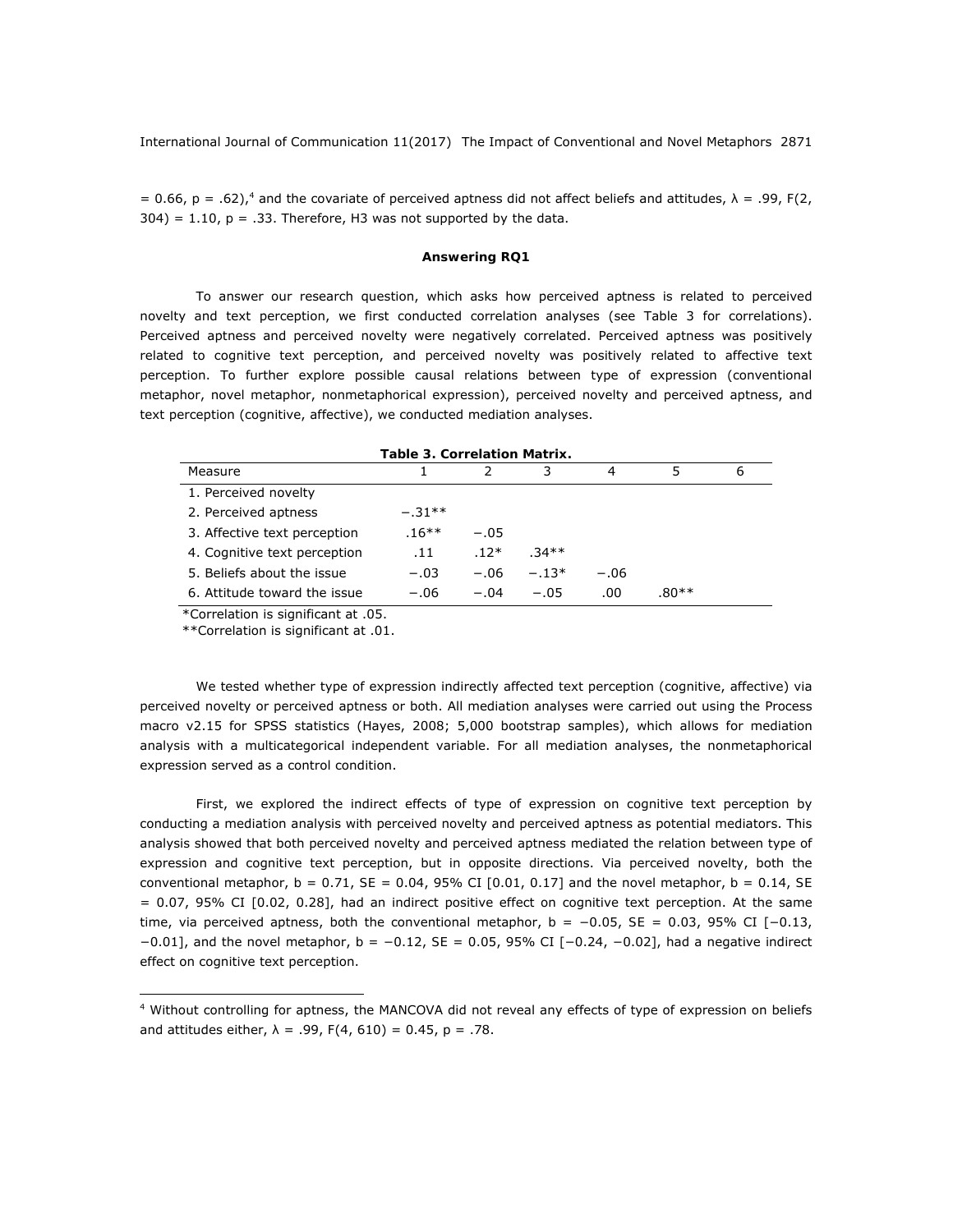Hence, as Figure 1 illustrates, our mediation analyses revealed two indirect effects of type of expression on cognitive text perception that work in opposite directions. The first effect was mediated by perceived novelty. When a metaphor was perceived as more novel, cognitive text perception was positively affected: Participants thought the text was of higher quality. The second, opposing, effect works through perceived aptness. When a metaphor was perceived as less apt, this negatively affected cognitive text perception: Participants rated the text as of lower quality. Thus, for cognitive text perception, the positive effect of perceived novelty was suppressed by a negative effect of perceived aptness.



*Figure 1. Indirect effects of type of metaphorical expression on affective text perception, mediated by perceived novelty and perceived aptness. For the mediation analyses, the nonmetaphorical expression served as a baseline. \*Significant at .05. \*\*Significant at .01. ns = not significant.* 

Second, we conducted a mediation analysis with type of expression as an independent variable, perceived novelty and perceived aptness as potential mediating variables, and affective text perception as a dependent variable. This analysis showed that perceived novelty, but not perceived aptness, mediated the relation between type of expression and affective text perception. Via perceived novelty, both the conventional metaphor,  $b = 0.11$ ,  $SE = 0.06$ , 95% CI [0.03, 0.25], and the novel metaphor,  $b = 0.22$ , *SE* = 0.10, 95% CI [0.05, 0.43], had a positive indirect effect on affective text perception. Perceived aptness did not mediate this relation between type of expression and affective text perception.<sup>5</sup> Thus, as illustrated

 $\overline{a}$ 

<sup>5</sup> We did not find significant indirect effects of type of expression on affective text perception via perceived aptness of either the conventional metaphor, *b* = 0.01, *SE* = 0.03, 95% CI [−0.05, 0.09], or the novel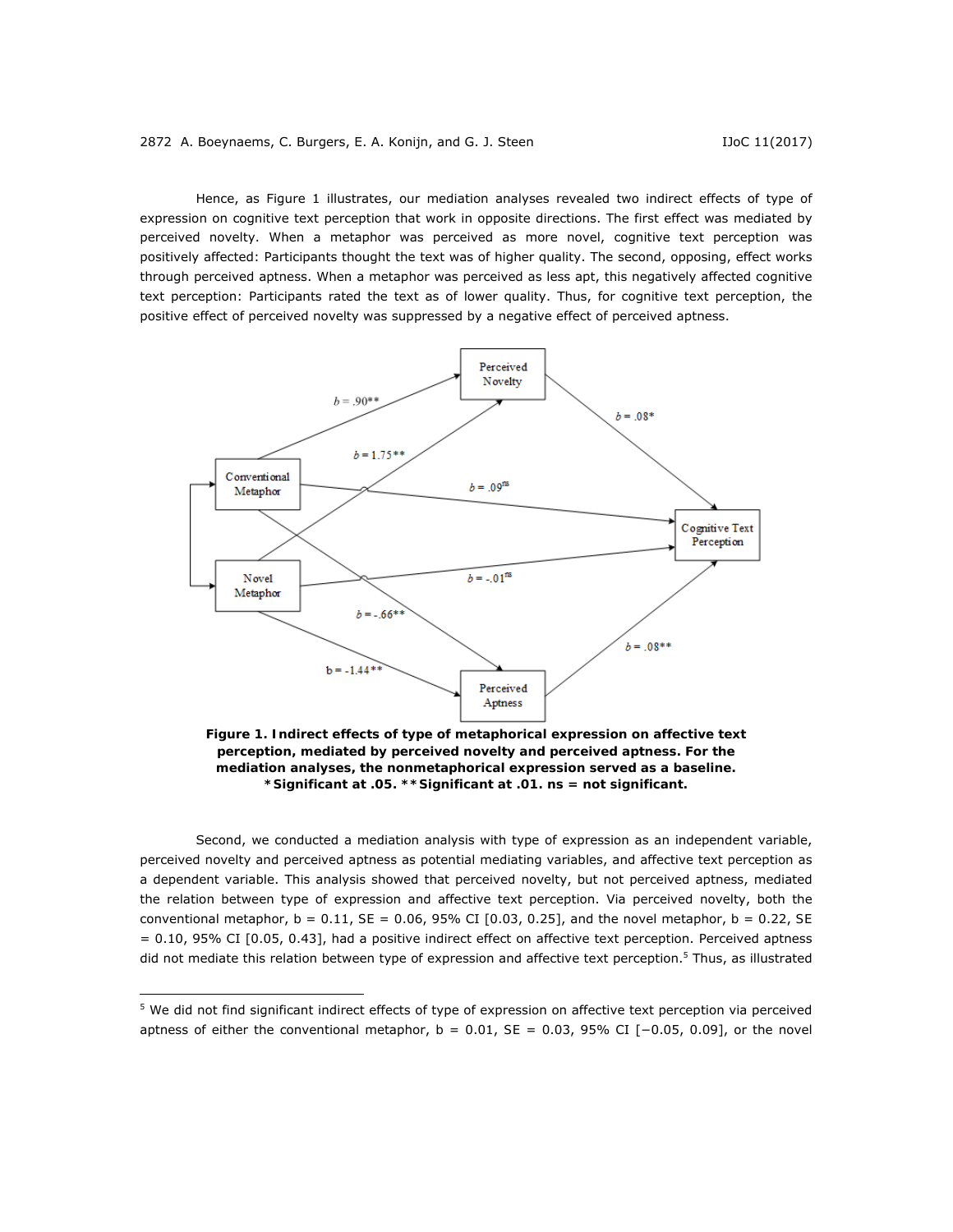in Figure 2, when a metaphor was perceived as more novel, this led to higher ratings of affective text perception: Participants liked the text better. This positive indirect effect of type of expression on affective text perception via perceived novelty was not countered by an indirect effect of perceived aptness.



*Figure 2. Indirect effects of type of metaphorical expression on affective text perception, mediated by perceived novelty. For the mediation analyses, the nonmetaphorical expression served as a baseline. \*Significant at p < .05. \*\*Significant at p < .01. ns = not significant.* 

## **Conclusion and Discussion**

We tested which type of expression (conventional metaphor, novel metaphor, nonmetaphorical expression) in a news item had the strongest impact on issue viewpoint and through which underlying mechanism (cognitive or affective text perception) effects were established. Our initial hypotheses regarding the impact of conventional and novel metaphors on issue viewpoint and the mediating role of different dimensions of text perception (cognitive or affective) on these effects were not supported. However, additional analyses showed unexpected findings for how metaphors in news can influence people's perceptions.

Mediation analyses showed that metaphor type indirectly affected cognitive text perception via contrasting effects of perceived novelty (positive indirect effect) and via perceived aptness (negative indirect effect). Thus, we revealed a suppression effect: The two indirect effects countered each other. Metaphor type also had an indirect effect on affective text perception. However, this positive effect was mediated only by perceived novelty.

metaphor, *b* = 0.02, *SE* = 0.09, 95% CI [−0.10, 0.17], compared with the nonmetaphorical control expression.

 $\overline{a}$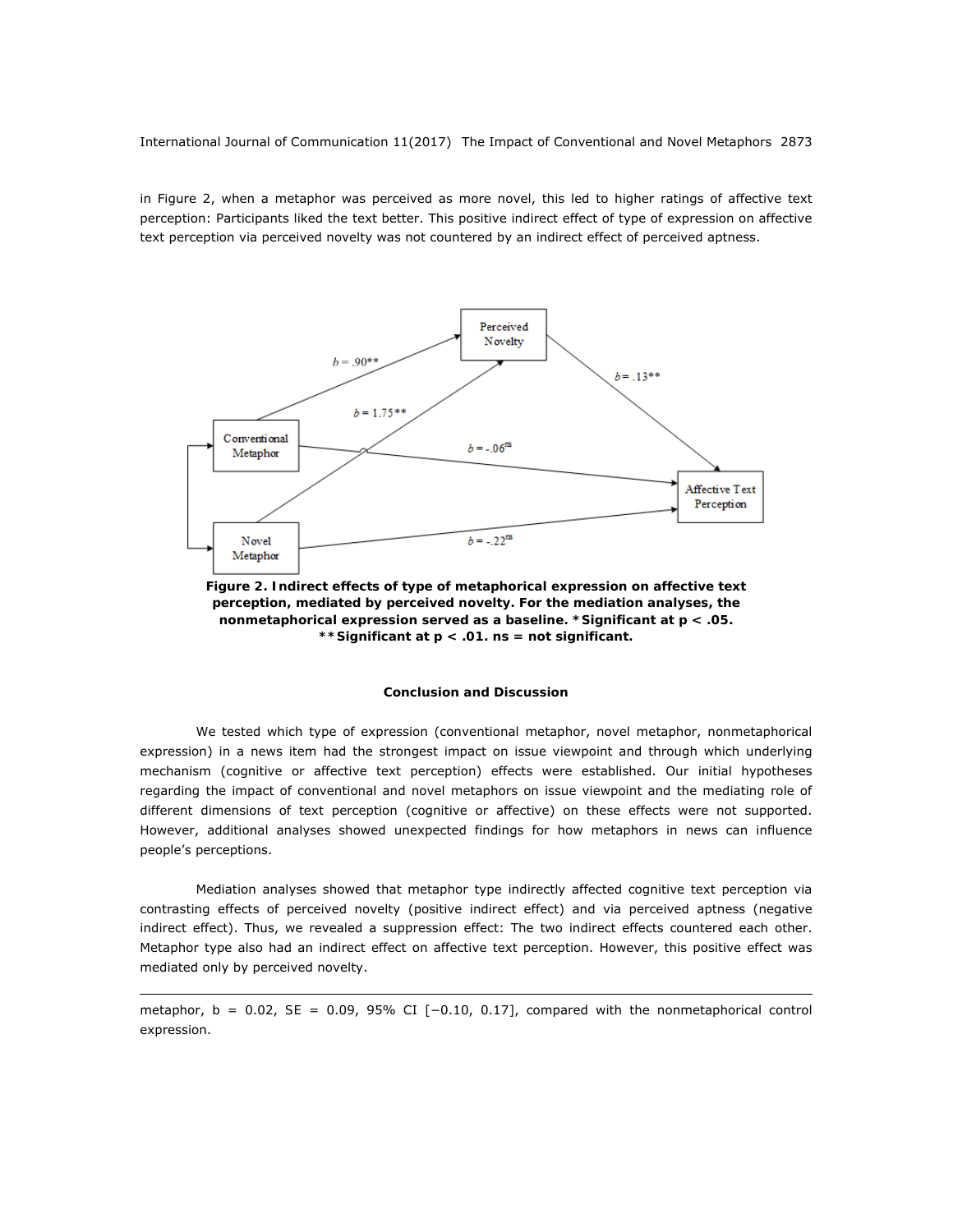We showed that metaphors work through different mechanisms evoked by two different perceptual routes of the metaphor. Via the first mechanism, evoked by the perceptual route of perceived novelty, novel metaphors positively influence text perception (both affective and cognitive). Via the second mechanism, evoked by the perceptual route of perceived aptness, novel metaphors negatively influence cognitive text perception. Therefore, the answer to our research question concerning the relation between perceived aptness, perceived novelty, and text perception provides unexpected insights into how metaphors in news items can influence people's perceptions of news.

Our findings about the relation between perceived novelty and perceived aptness are in line with results reported by other scholars (Jones & Estes, 2006; Thibodeau & Durgin, 2011). These studies note that perceptions of novelty and aptness of a certain metaphor can vary among people and across contexts (Jones & Estes, 2006; Thibodeau & Durgin, 2011), a claim that is supported by our data. In our pilot study, metaphors were perceived as equally apt presented in isolation, whereas in our main experiment, aptness differed by context as presented in a complete news item. Therefore, for future research, it is important to take context into account when measuring perceived novelty and aptness.

An explanation for the absence of direct effects of the metaphors on issue viewpoint could lie in the lack of complexity of the news item. Although we did use an abstract economic issue, cognitive text perception was relatively high for all experimental conditions (*M >* 5.19; scale max is 7), suggesting that participants did not need the metaphor to form a perception of the issue. This idea is supported by the Metaphor Processing Termination Hypothesis (Robins & Mayer, 2000), which states that metaphors are only effective in steering people's issue viewpoints when they are needed for understanding. Therefore, future research that exposes participants to a more complex news item in which a metaphor will be helpful to make sense of the issue could reveal different results.

A general explanation for the lack of direct effects of metaphor could be that our manipulation (1.7% of words in the text) was too subtle. In our stimuli, a single metaphor (*shake up* or *swap*) was presented twice: in the headline and final sentence of the text. Looking at current research (e.g., Kalmoe, 2014; Robins & Mayer, 2000), however, we note that several scholars describing the effects of single metaphors in short texts actually used extended metaphors (extending the metaphorical frame with additional metaphors derived from the same conceptual metaphors; e.g., Robins & Mayer, 2000) or extensive metaphor repetition (Kalmoe, 2014) as a manipulation. Reijnierse et al. (2015) experimentally tested whether extending a metaphor led to stronger preferences for political measures in line with the frame and showed small effects of extended metaphors on people's preferences. It would be interesting to further explore whether repeating or extending a metaphor increases its persuasive effects, and if so, whether there may be an optimum of metaphor exposure after which effects stagnate or reverse.

Future research can explore the idea that extended metaphors and metaphor repetition can establish effects that reach beyond single-word manipulations. Moreover, we advise scholars who study metaphorical framing effects to be very clear about how they manipulate their stimulus material. For example, when effects are attributed to a single metaphor in a text, the rest of the text should not contain other linguistic metaphors that could influence the impact of the stimulus metaphor. Therefore, it would be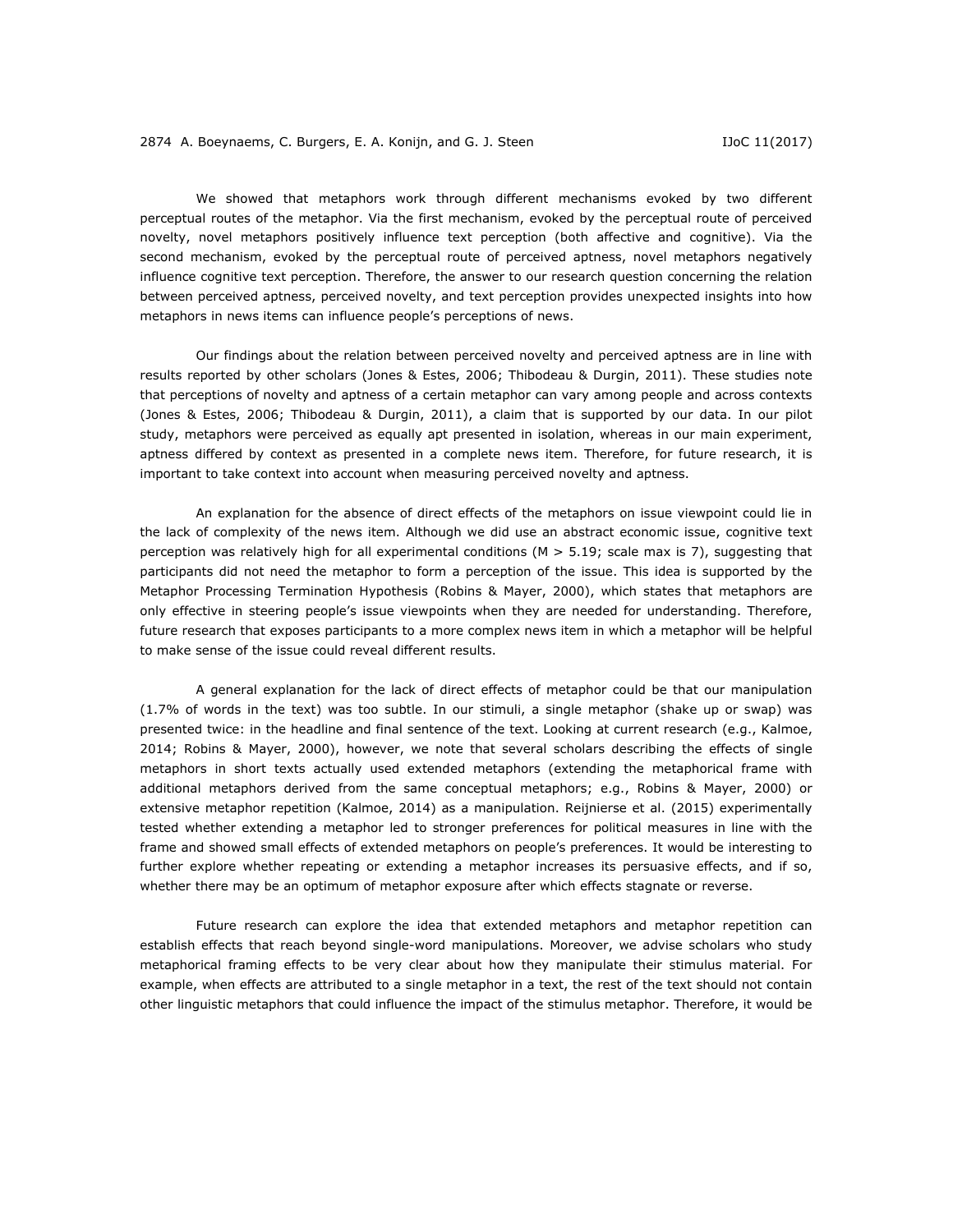advisable to analyze stimulus material with a metaphor identification procedure (MIPVU; e.g., Steen et al., 2010) to avoid confounding effects of any other possibly relevant metaphorical expressions.

Because the effects of metaphor type seem to be subtle and small, it would be interesting to examine whether recipients adopt the metaphorical frame and use it to reason on the issue presented. Measuring such black-box variables that form a link between input (metaphorical frame) and output (changes in issue viewpoint) could provide useful insights into the effects of metaphorical framing (Scheufele, 1999). For example, it would be interesting to explore the effects of metaphorical frames on perceived frame salience and frame importance, two conditions that, according to the literature, should be satisfied before variables such as issue viewpoint can be affected (Nelson, Clawson, & Oxley, 1997; Scheufele, 1999).

To conclude, we showed that variations in only a small part of a news item (1.7% of words) affects both cognitive and affective text perception via two distinct perceptions of the metaphor. Novel metaphors had a positive impact on both cognitive and affective text perception via perceived novelty. This positive indirect effect of novel metaphors on cognitive text perception was countered by a negative indirect effect of perceived aptness. For affective text perception, the effects of novel metaphors were mediated only by perceived novelty, not by perceived aptness. We thus showed that metaphors work through different mechanisms evoked by two different perceived characteristics of the metaphor: perceived novelty and perceived aptness. These findings suggest that metaphorical framing works more subtly than is often claimed.

#### **References**

- Aday, S. (2006). The framesetting effects of news: An experimental test of advocacy over objectivist frames. *Journalism & Mass Communication Quarterly, 83*(4), 767–784. doi:10.1177/107769900608300403
- Ang, S. H., & Lim, E. A. C. (2006). The influence of metaphors and product type on brand personality perceptions and attitudes. *Journal of Advertising, 35*(2), 39–53. doi:10.1080/00913367.2006.10639226
- Boeynaems, A., Burgers, C., Konijn, E. A., & Steen, G. J. (2017). The effects of metaphorical framing on political persuasion: A systematic literature review. *Metaphor and Symbol, 32*(2), 118–134. doi:10.1080/10926488.2017.1297623
- Bowdle, B. F., & Gentner, D. (2005). The career of metaphor. *Psychological Review, 112*(1), 193–216. doi:10.1037/0033-295X.112.1.193
- Brantner, C., Lobinger, K., & Wetzstein, I. (2011). Effects of visual framing on emotional responses and evaluations of news stories about the Gaza conflict 2009. *Journalism & Mass Communication Quarterly, 88*(3), 523–540. doi:10.1177/107769901108800304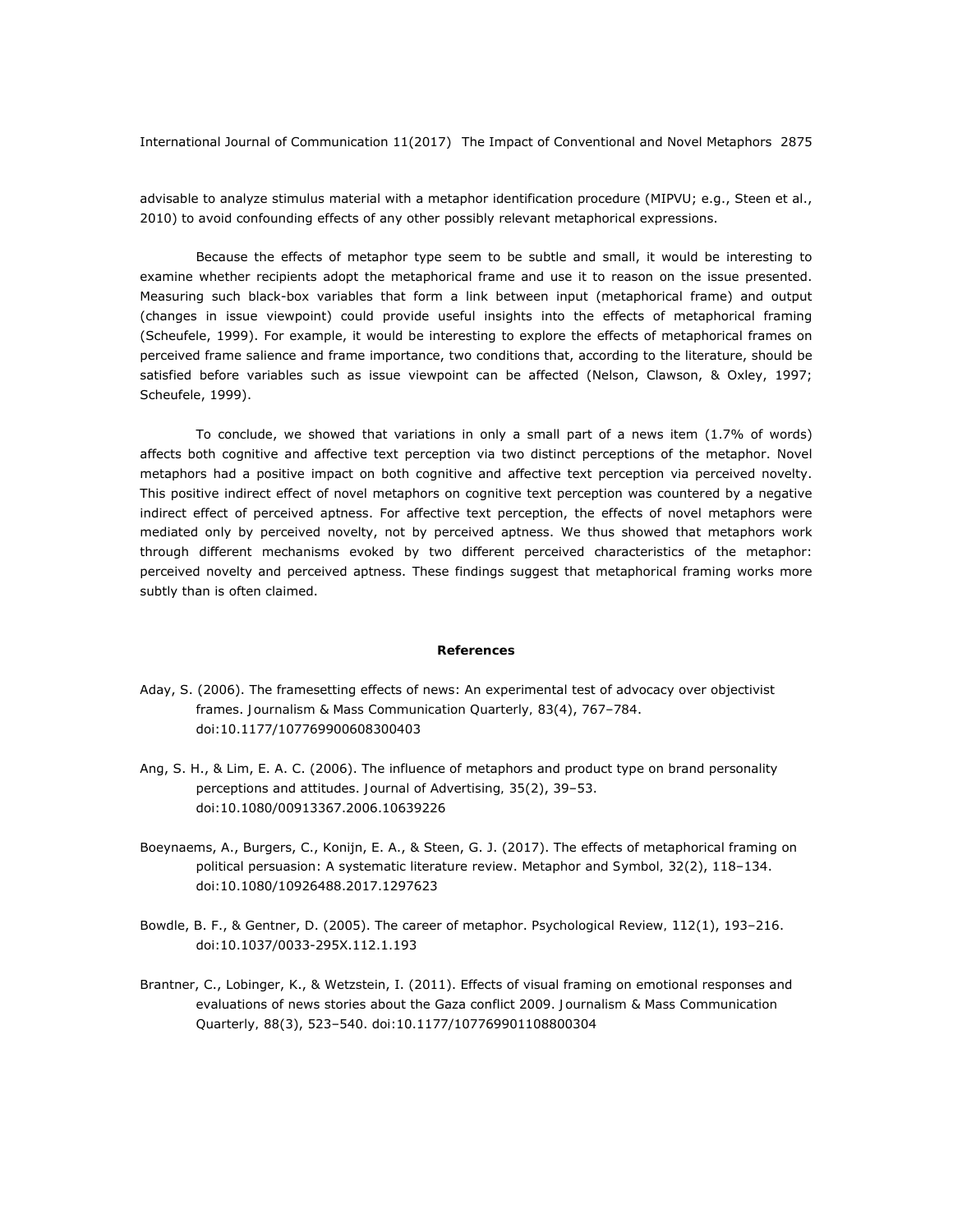- Burgers, C., Konijn, E. A., Steen, G. J., & Iepsma, M. A. (2015). Making ads less complex, yet more creative and persuasive: The effects of conventional metaphors and irony in print advertising. *International Journal of Advertising, 34*(3), 515–532. doi:10.1080/02650487.2014.996200
- Cacioppo, J. T., Petty, R. E., & Feng Kao, C. (1984). The efficient assessment of need for cognition. *Journal of Personality Assessment, 48*(3), 306–307. doi:10.1207/s15327752jpa4803\_13
- Chang, C. T., & Yen, C. T. (2013). Missing ingredients in metaphor advertising: The right formula of metaphor type, product type, and need for cognition. *Journal of Advertising, 42*(1), 80–94. doi:10.1080/00913367.2012.749090
- Charteris-Black, J. (2005). *Politicians and rhetoric: The persuasive power of metaphor*. Basingstoke, UK: Palgrave Macmillan.
- Chiappe, D., Kennedy, J. M., & Smykowski, T. (2003). Reversibility, aptness, and the conventionality of metaphors and similes. *Metaphor and Symbol, 18*(2), 85–105. doi:10.1207/S15327868MS1802\_2
- Cornelissen, J. P., Holt, R., & Zundel, M. (2011). The role of analogy and metaphor in the framing and legitimization of strategic change. *Organization Studies, 32*(12), 1701–1716. doi:10.1177/0170840611425729
- Entman, R. M. (1993). Framing: Toward clarification of a fractured paradigm. *Journal of Communication, 43*(4), 51–58. doi:10.1111/j.1460-2466.1993.tb01304.x
- Gibbs, R. W., & Colston, H. L. (2012). *Interpreting figurative meaning*. New York, NY: Cambridge University Press.
- Gibbs, R. W., Leggitt, J. S., & Turner, E. A. (2002). What's special about figurative language in emotional communication? In S. R. Fussel (Ed.), *The verbal communication of emotions* (pp. 125–149). Mahwah, NJ: Lawrence Erlbaum.
- Giora, R., Fein, O., Kronrod, A., Elnatan, I., Shuval, N., & Zur, A. (2004). Weapons of mass distraction: Optimal innovation and pleasure ratings. *Metaphor and Symbol, 19*(2), 115–141. doi:10.1207/s15327868ms1902\_2
- Hartman, T. K. (2012). Toll booths on the information superhighway? Policy metaphors in the case of net neutrality. *Political Communication, 29*(3), 278–298. doi:10.1080/10584609.2012.694983
- Hayes, A. F. (2008). *Introduction to mediation, moderation, and conditional process analysis: A regression-based approach*. New York, NY: Guilford Press.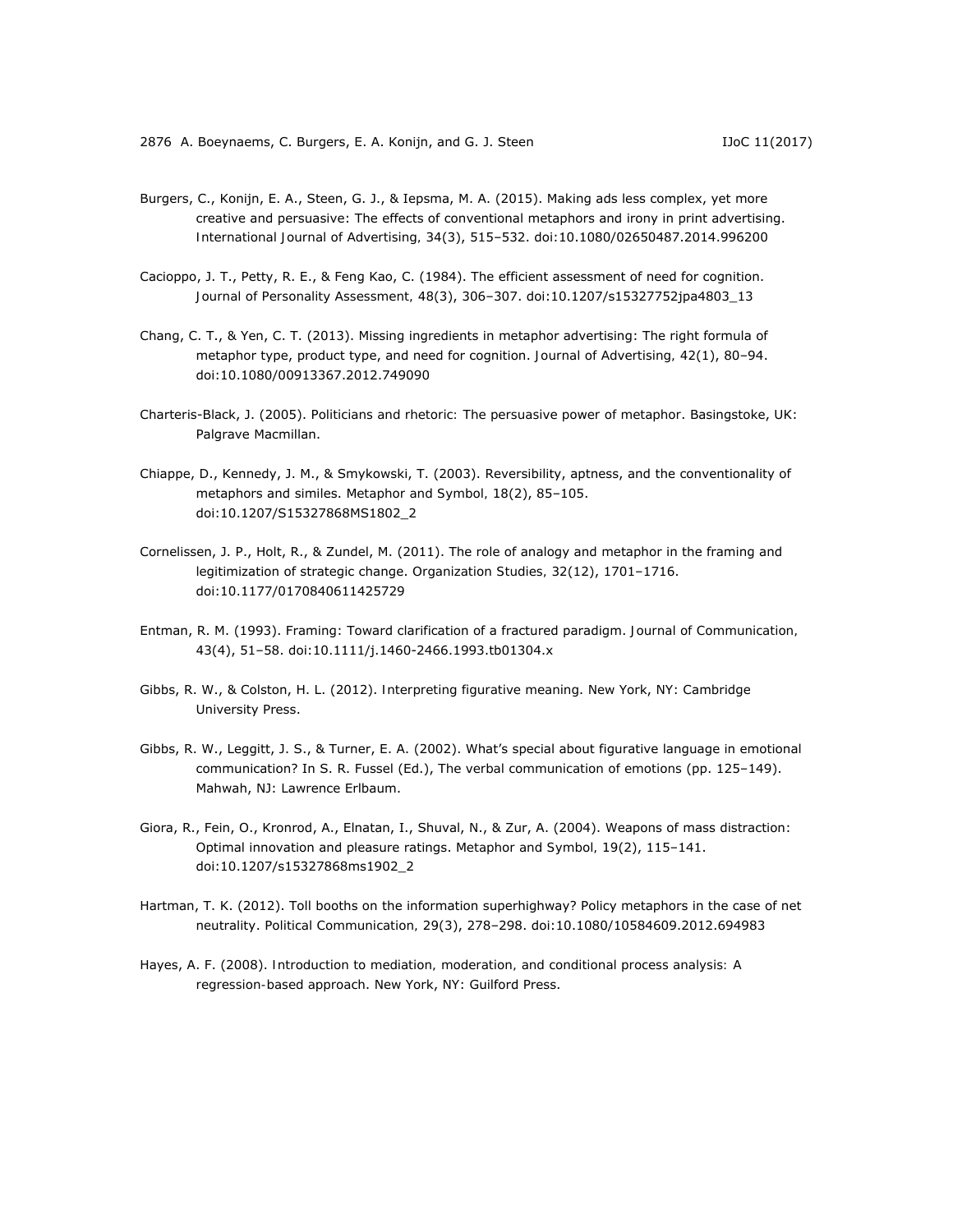- Hayes, A. F. (2009). Beyond Baron and Kenny: Statistical mediation analysis in the new millennium. *Communication Monographs, 76*(4), 408–420. doi:10.1080/03637750903310360
- Hoeken, H., Swanepoel, P., Saal, E., & Jansen, C. (2009). Using message form to stimulate conversations: The case of tropes. *Communication Theory, 19*(1), 49–65. doi:10.1111/j.1468- 2885.2008.01332.x
- Igartua, J. J., & Cheng, L. (2009). Moderating effect of group cue while processing news on immigration: Is the framing effect a heuristic process? *Journal of Communication, 59*(4), 726–749. doi:10.1111/j.1460-2466.2009.01454.x
- Jansen, C., van Nistelrooij, M., Olislagers, K., van Sambeek, M., & de Stadler, L. (2010). A fire station in your body: Metaphors in educational texts on HIV/AIDS. *Southern African Linguistics and Applied Language Studies, 28*(2), 133–139. doi:10.2989/16073614.2010.519102
- Jones, L. L., & Estes, Z. (2006). Roosters, robins, and alarm clocks: Aptness and conventionality in metaphor comprehension. *Journal of Memory and Language, 55*(1), 18–32. doi:10.1016/j.jml.2006.02.004
- Kalmoe, N. P. (2014). Fueling the fire: Violent metaphors, trait aggression, and support for political violence. *Political Communication, 31*(4), 545–563. doi:10.1080/10584609.2013.852642
- Krieger, J. L., Parrott, R. L., & Nussbaum, J. F. (2010). Metaphor use and health literacy: A pilot study of strategies to explain randomization in cancer clinical trials. *Journal of Health Communication, 16*(1), 3–16. doi:10.1080/10810730.2010.529494
- Lai, V. T., Curran, T., & Menn, L. (2009). Comprehending conventional and novel metaphors: An ERP study. *Brain Research, 1284*, 145–155. doi:10.1016/j.chb.2004.10.007
- Lakoff, G. (1993). The contemporary theory of metaphor. In A. Ortony (Ed.), *Metaphor and thought* (pp. 203−251). Cambridge, UK: Cambridge University Press.
- Lakoff, G. (2002). *Moral politics: How liberals and conservatives think* (2nd ed.). Chicago, IL: University of Chicago Press.
- Lakoff, G. (2008). *The political mind: A cognitive scientist's guide to your brain and its politics*. New York, NY: Penguin Books.
- Lakoff, G., & Johnson, M. (1980). *Metaphors we live by*. Chicago, IL: University of Chicago Press.
- McCrank, J. (2014, April 7). BlackRock shakes up management amid succession planning. Reuters. Retrieved from http://www.reuters.com/article/2014/04/07/us-blackrock-managementidUSBREA350P320140407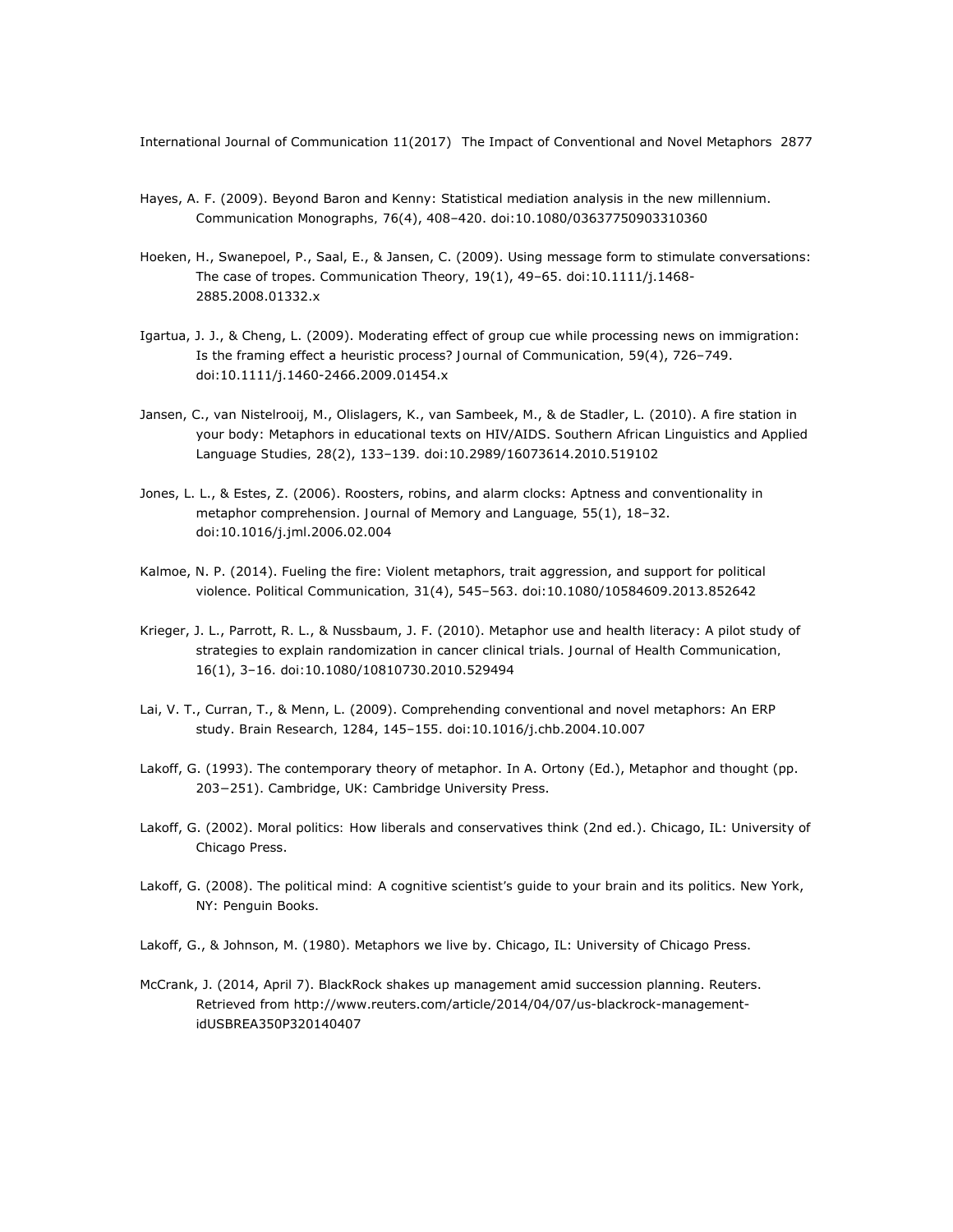- Mio, J. S. (1997). Metaphor and politics. *Metaphor and Symbol, 12*(2), 113–133. doi:10.1207/s15327868ms1202\_2
- Mio, J. S., Thompson, S. C., & Givens, G. H. (1993). The commons dilemma as metaphor: Memory, influence, and implications for environmental conservation. *Metaphor and Symbol, 8*(1), 23–42. doi:10.1207/s15327868ms0801\_2
- Morris, M. W., Sheldon, O. J., Ames, D. R., & Young, M. J. (2007). Metaphors and the market: Consequences and preconditions of agent and object metaphors in stock market commentary. *Organizational Behavior and Human Decision Processes, 102*(2), 174–192. doi:10.1016/j.obhdp.2006.03.001
- Nelson, T. E., Clawson, R. A., & Oxley, Z. M. (1997). Media framing of a civil liberties conflict and its effect on tolerance. *American Political Science Review, 91*(3), 567–583. doi:10.2307/2952075
- Nelson, T. E., Lecheler, S., Schuck, A. R., & de Vreese, C. H. (2015). Value poaching: Framing the same values for competing political ends. *International Journal of Communication, 9*, 2881–2902. Retrieved from http://ijoc.org/index.php/ijoc/article/view/3233
- Ortony, A. (1975). Why metaphors are necessary and not just nice. *Educational Theory, 25*(1), 45–53. doi:10.1111/j.1741-5446.1975.tb00666.x
- Phillips, B. J., & McQuarrie, E. F. (2009). Impact of advertising metaphor on consumer belief: Delineating the contribution of comparison versus deviation factors. *Journal of Advertising, 38*(1), 49–62. doi:10.2753/JOA0091-3367380104
- Pierce, R. S., & Chiappe, D. L. (2008). The roles of aptness, conventionality, and working memory in the production of metaphors and similes. *Metaphor and Symbol, 24*(1), 1–19. doi:10.1080/10926480802568422
- Preacher, K., & Hayes, A. F. (2008). Asymptotic and resampling strategies for assessing and comparing indirect effects in multiple mediator models. *Behavior Research Methods, 40*(3), 879–891. doi:10.3758/BRM.40.3.879
- Read, S. J., Cesa, I. L., Jones, D. K., & Collins, N. L. (1990). When is the federal budget like a baby? Metaphor in political rhetoric. *Metaphor and Symbol, 5*(3), 125–149. doi:10.1207/s15327868ms0503\_1
- Reijnierse, W. G., Burgers, C., Krennmayr, T., & Steen, G. J. (2015). How viruses and beasts affect our opinions (or not): The role of extendedness in metaphorical framing. *Metaphor and the Social World, 5*(2), 245–263. doi:10.1075/msw.5.2.04rei